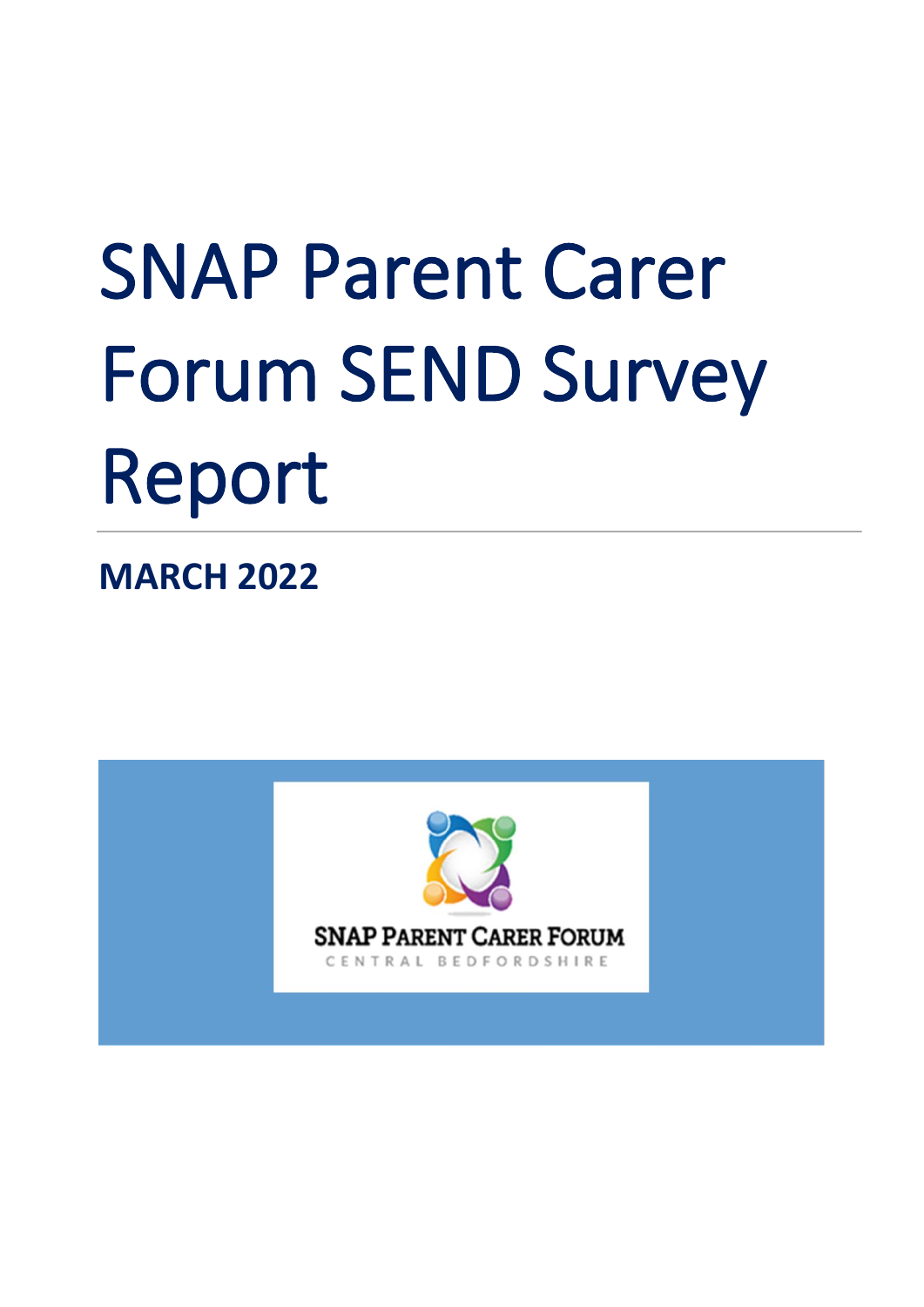# **Introduction**

Our report reflects 498 voices from parents and carers about their lived experience with a child or young person with Special Educational Needs Disability (SEND) who live in Central Bedfordshire. The SNAP Parent Carer Forum (SNAP PCF) SEND Survey measures parents and carers' satisfaction with the services they and their children access within Education, Health, and Social Care. This SEND Survey compares data to the previous SEND Survey we carried out in November 2020 which received 636 family responses. Please se[e our website](http://www.snappcf.org.uk/send-surveys/) to view our previous survey results and reports.

#### **What is the purpose of our SNAP PCF Survey?**

- To gain an understanding of the lived experiences and views of parent carers within Central Bedfordshire. To ascertain what they believe is working well in the Local Area, the areas or services that they feel need improving, and to identify gaps that need development. In this report where we refer to the Local Area, we mean Central Bedfordshire Council (CBC), Clinical Commissioning Group (CCG), Bedfordshire Community Health Services (BCHS) and East London Foundation Trust (ELFT).
- To measure the improvements made since November 2020 that have been 'felt on the ground' by families, from the work completed by Central Bedfordshire Council (CBC) and the Clinical Commissioning Group (CCG) [Written Statement of Action Plan](https://centralbedfordshire.app.box.com/s/idqx9b4fpgsn3q4yoxrojx95b7rotnvv) (WSoA).
- SNAP PCF parent representatives use the data and comments from the SEND Survey to direct their work on specific projects, to highlight gaps in services and needed changes, and to make recommendations for improvement.
- The data and comments from parents are presented to the Local Area Senior Management to inform and help shape improvements to services.
- **The SNAP PCF Survey was used to help inform th[e Joint Strategic Needs Assessment](https://www.jsna.centralbedfordshire.gov.uk/jsna/info/17/additional_reports/100/health_needs_assessments) and** is also used for the [SEND partnership](https://www.centralbedfordshire.gov.uk/info/133/improving_send_services/1074/send_partnership) data dashboard.

# **Methodology**

SNAP PCF has repeated the questions from the 2020 SEND Survey in our 2022 Survey; to take a benchmark from the previous data, and measure improvements in families experiences within the Local Area over the last 15 months. We have in fact used the same questions within our annual surveys for the past three years. These survey questions are based on the Ofsted framework. This enables us to measure the extent to which the action plan that underpins the Written Statement of Action (WSoA) has improved services for families within Central Bedfordshire who have a child or young person with SEND.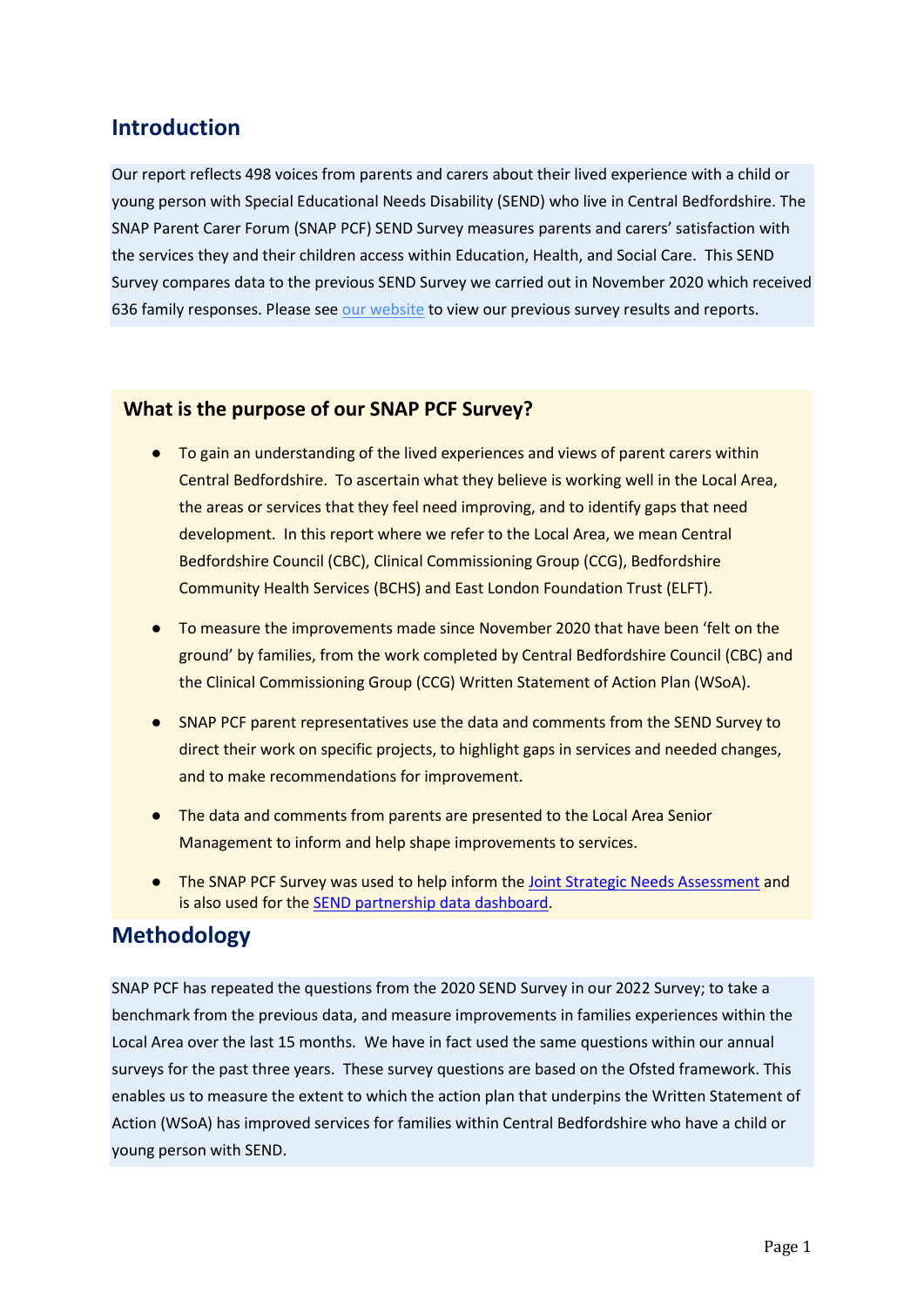#### **We added four new questions this year**

There were four additional questions in this year's SEND Survey. The additional data is designed to help SNAP PCF offer more clarity when in discussion with the Local Area about local services, as we try and improve the outcomes for children and young people with SEND.

#### **The new questions are as follows:**

Q11 Due to COVID, do you feel that your child or young person needs additional support with their mental health/wellbeing?

Q12 Has your child or young person tried to access CHUMS or CAMHS and were they signposted to another service?

Q25 If your child has transitioned to a new educational setting, how would you describe the experience for your child or young person?

Q26 Overall, if your young person has turned 18 years of age and has transitioned into Adult Services, how well did the services work together to support your young person's needs?

# **OFSTED and the Care Quality Commission Inspection - Written Statement of Action (WSoA)**

It has now been over two years since Central Bedfordshire Council and the Clinical Commissioning Group received a Written Statement of Action (WSoA) from Ofsted and the Care Quality Commission (CQC), which detailed six areas of significant weakness:

- 1. Existing Education, Health, and Care Plans (EHC Plans) are not of sufficient quality to ensure that the needs of children and young adults are being properly identified and appropriately met.
- 2. Leaders do not have sufficient oversight of the quality of new EHC Plans.
- 3. Area leaders in education, health and care do not have a shared understanding of the outcomes they want to see for children and young adults with SEND.
- 4. The areas SEND strategy is not clear.
- 5. Co-Production is not well developed and informed by the views of children, young people, and their families.
- 6. The Local Offer is not effective.

Our 2020 and 2022 SEND Surveys attempt to measure the impact of the work following the WSoA, by listening to parents who have a child or young person with SEND within Central Bedfordshire. There were nine key priority areas of improvement which were identified by the SNAP PCF SEND Survey in 2020. The results section in this SEND Survey uses these original nine key priority areas as headings to identify improvements within Education, Health, and Social Care.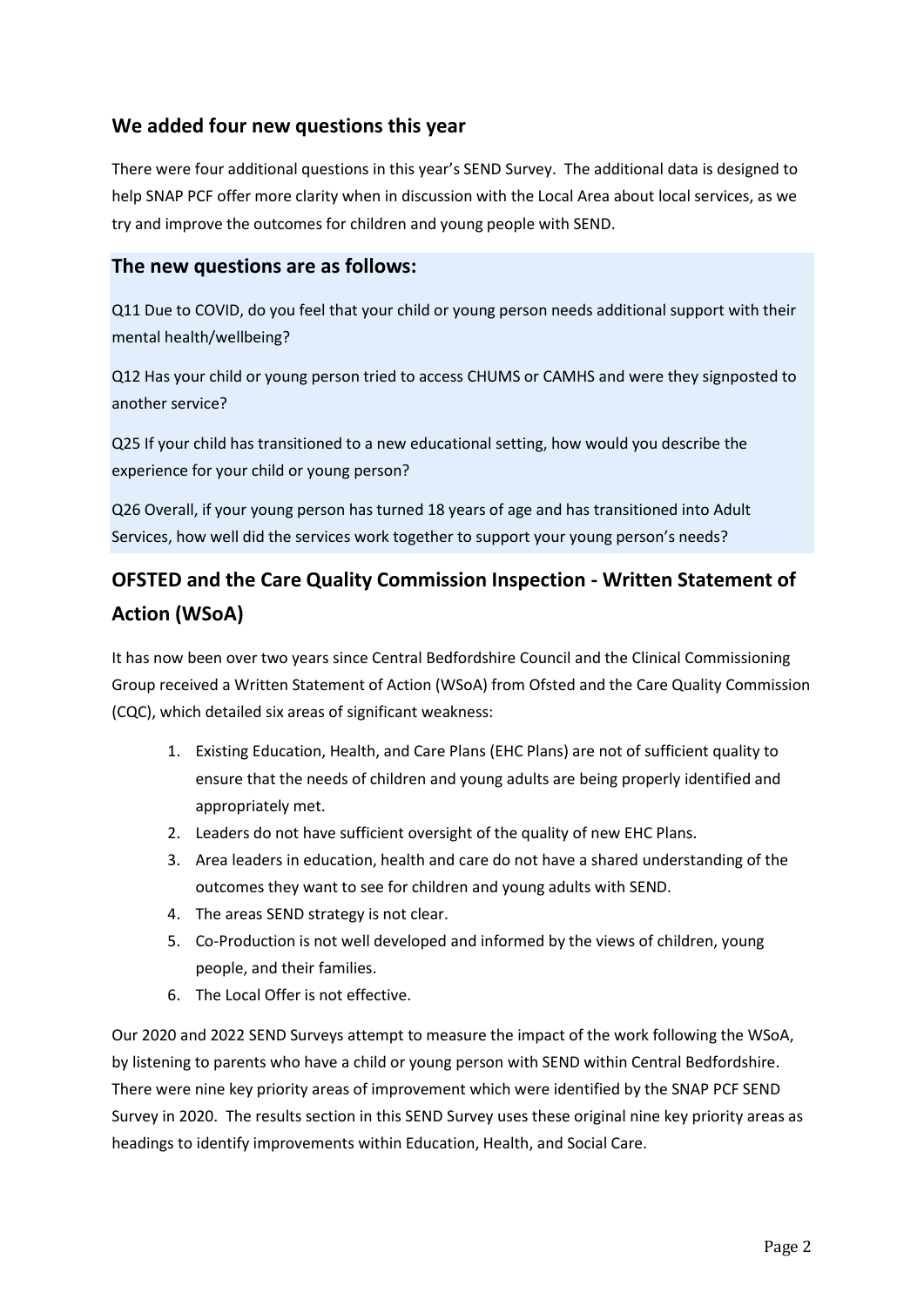SNAP PCF would normally repeat our SEND Survey annually. However, this year we wanted to allow the Local Area additional time to work on and embed their WSoA changes and improvements; it was decided to delay the launch of the 2021 Survey by three months until March 2022.

#### **Satisfaction Percentage Scores**

#### **Overall Satisfaction Percentage Score**

This year we have added an Overall Satisfaction Percentage Score to the results section. The Overall Satisfaction Percentage Score reflects how families in Central Bedfordshire view the SEND services delivered by the Local Area overall. SNAP PCF used the satisfaction data from the individual questions of the survey to arrive at this overall score.

#### **Explanation of new questions used in this data**

Questions 25 and 26 are new for the survey this year; and the range of possible responses for these questions has been expanded to include an extra response option of "neither satisfied nor dissatisfied". As a result, for these two questions, the Satisfaction Percentages Score was calculated by combining both "Very Satisfied" and "Satisfied".

#### **Three individual overall Satisfaction Percentage Scores in Education, Health, and Social Care**

There are also separate Overall Satisfaction Percentage Scores for Education, Health, and Social Care. These scores were calculated from the responses received to questions 7, 8, 10, 13, 14, 15 and 19 only, as these questions provide separate answers for Education, Health, and Social Care.

The Overall Satisfaction Percentage score uses data from a much larger set of questions, including areas outside of Education, Health, and Social Care. Because of this, the Overall Satisfaction Percentage Score is not directly comparable to the individual scores for Education, Health, and Social Care.

# **Results from the SNAP PCF Survey 2022**

#### **Satisfaction Percentage Score**

#### **Overall Satisfaction Percentage Score**

For the first time, we have provided an Overall Satisfaction Percentage Score. SNAP PCF will repeat this within next year's survey and measure the difference in parent satisfaction. The Overall Satisfaction Percentage will give an overview of the progress made from the WSoA and the SEND Strategy.

**Overall Satisfaction Percentage Score** 45%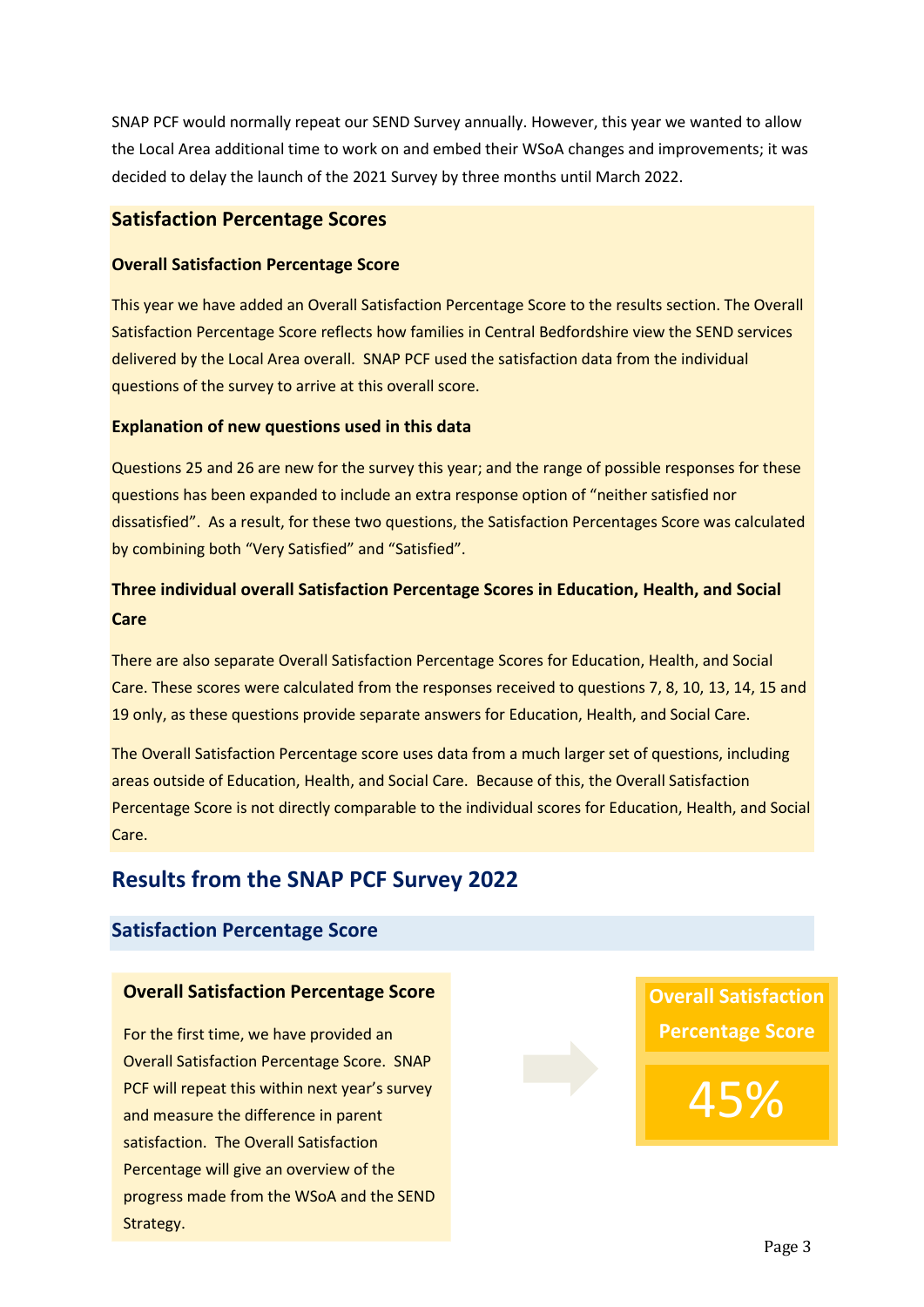#### **Education, Health, and Social Care Satisfaction Percentage Survey**

There are also separate Overall Satisfaction Percentage Scores for Education, Health, and Social Care. These were calculated from questions 7, 8, 10, 13, 14, 15 and 19 only, as these questions provided separate answers for Education, Health, and Social Care.



# **Our main findings of the SNAP PCF Survey 2022**

#### **Similar data to the previous SNAP PCF Survey 2020**

The main finding from our SNAP PCF SEND Survey 2022 indicates that overall, there has been little to no change in parent carer satisfaction with local services since our previous SEND Survey in 2020. This result is hugely disappointing. There has been a lot of activity by The Local Area to make [improvements.](https://www.centralbedfordshire.gov.uk/info/133/improving_send_services) SNAP PCF has worked alongside some dedicated and passionate professionals who are really trying to effect positive change however, despite this too many parents are still telling us they have not seen a difference in the delivery of services over the past 15 months.

SNAP PCF had hoped to highlight the progress that had been made from the action plan that underpins the WSoA. By measuring the lived experiences of parents across the two surveys, we wanted to be able to demonstrate the positive impact of improvements made. Sadly, the data that we have collected does not support this.

# **Data and written comments from the SEND Survey 2022**

**SNAP PCF response from the key themes for improvement raised in the SEND Survey 2020**

*Theme 1 - SEND Survey 2020 - The quality of their child or young adult's Education Health Care Plans (EHCP)*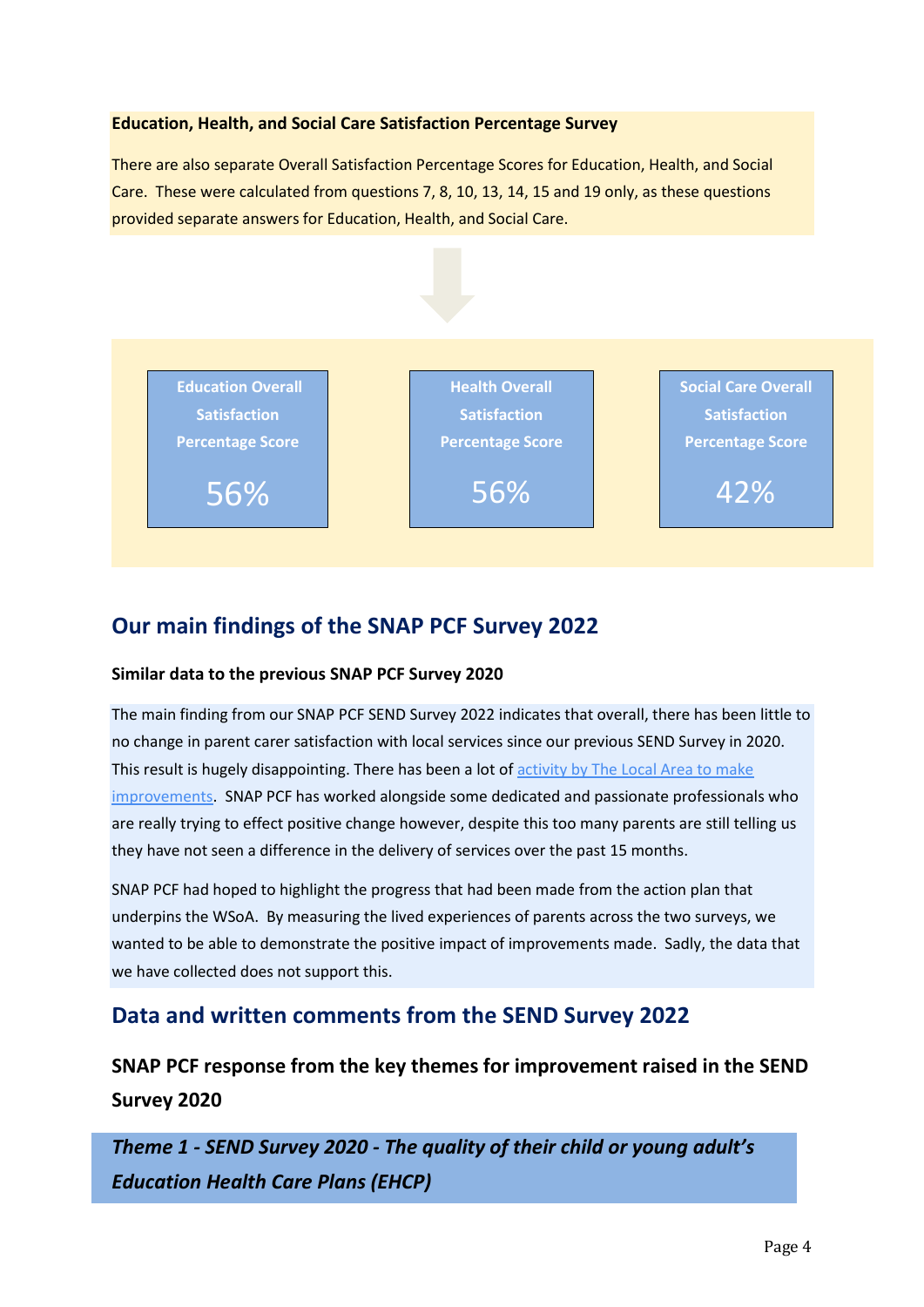The comparison of the 2020 SEND Survey as compared to this year's Survey, shows that there is no significant change in the data. The following themes have again been repeated in this SEND Survey:

- Waiting times for Educational Psychologists, Speech and Language Therapy (SaLT), Child and Adolescent Mental Health Services (CAMHS), as well as Paediatricians at both the Edwin Lobo and Child Development Centre, continue to have a significant detrimental effect on the statutory time needed to process new EHCPs, and for the timely Annual Reviews of existing EHCPs.
- 55% of parents still did not feel listened to by the SEND Team (Q29). This is unchanged from 2020. 58% of respondents reported they did not experience good communication from the SEND Team during their child's EHCP processes (Q28), although this represents a small 6% improvement since 2020.
- Some parents commented that the provision included within their child's EHCP was not specified or quantified; one parent explained that this was due to professional reports lacking the specific detail needed to write section F provision effectively.
- Several parents wrote that the provision in Section F of their child or young person's EHCP was not being delivered properly within schools and questioned who was accountable when this happens.
- Parents commented on the waiting times for the Annual Review of their child's EHCP and that there were delays in returning the final EHCP to families following the review meeting.
- A few parents had taken CBC to tribunal over the contents of their child's EHCP and expressed frustration that this seemed to be the only way to achieve an effective EHCP outcome because communication and robust conversations with the SEND Team had not yielded the necessary progress.
- It was also evident that families who had recently received a 'new' EHCP seemed more positive than those families who were experiencing the Annual Review process. There could be many possible reasons for this. The SEND Team may be working more effectively for families who have recently experienced the EHC Needs Assessment and EHCP process. It may also be that longstanding parents have gained a better understanding of the EHCP process over time (years) and the strengths and weaknesses of the many processes or stages; consequently, becoming more easily frustrated if they believe their child is not reaching their full potential because of poorly written EHCPs and lack of suitable provision.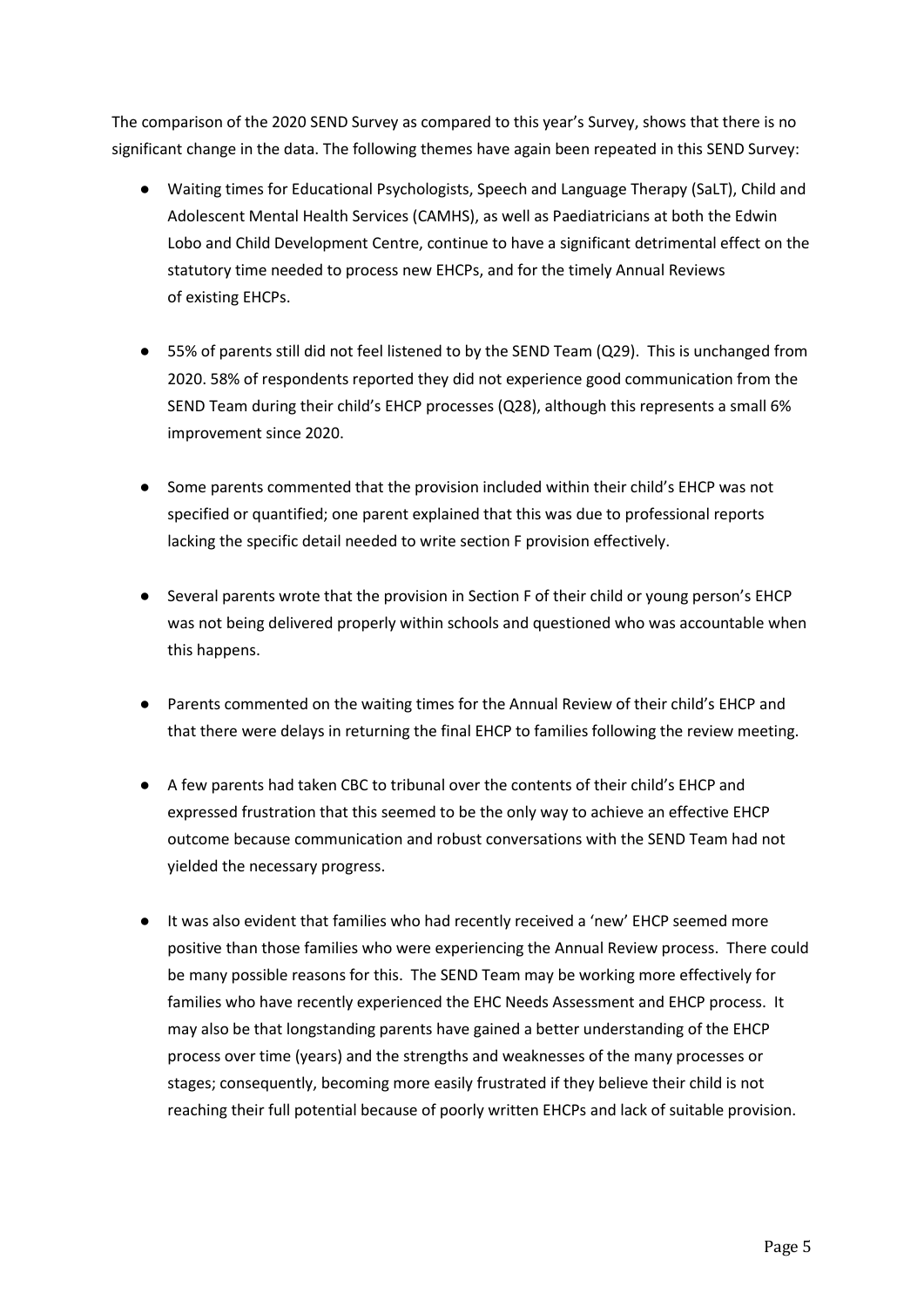- Some parents had explained they had commissioned their own independent reports for their child's EHCP and found the detail in these independent reports had more effectively informed the contents of the EHCP. SNAP PCF fully understands why parents have paid privately for individual reports; but we are obviously concerned for families who cannot afford to pay for independent reports, and what this means for the outcomes for these children and families as a consequence. SNAP PCF are also aware that many children and young people with Dyslexia are being primarily diagnosed through independent professional assessments.
- Central Bedfordshire Council commissioned an independent audit of their EHCPs. SNAP PCF was asked to review and feedback our comments and recommendations into the EHCP audit tool. Disappointingly, none of our feedback was used and our involvement was subsequently overstated. SNAP PCF did not co-produce the audit tool or endorse the structure or remit of the EHCP audit, and due to its lack of detail, we felt strongly that we needed to highlight this to our membership. [SNAP PCF wrote a report](http://www.snappcf.org.uk/wp-content/uploads/2021/04/SNAP-PCF-Steering-Group-response-to-CBC-audit-of-EHC-Plans-1.pdf) to this effect, which resulted in CBC contacting The Department for Education (DfE) alleging that SNAP PCF had breached the conditions of its grant funding. SNAP PCF robustly defended its position and could see there was a lack of understanding within CBC about the remit and role of a Parent Carer Forum. SNAP PCF asked CONTACT, who administers the DfE funding, to support us through this challenging time. SNAP PCF are now in the process of developing a Memorandum of Understanding with local partners to ensure that we can all work together with a shared understanding of the purpose and role of the Parent Carer Forum, and in equal partnership (co-production), to ensure that SNAP PCF is not compromised, and our role is clearly defined, respected, and understood.

*"We pay for private SALT and OT now because it's practically non existent since the pandemic began."* Parent

*"I got stuck at the EP phases and then fobbed off for a while until SNAP/SENDDIAS helped me get further. It was well over the 20 week deadline."* Parent

# *Theme 2 - SEND Survey 2020 - Improvements in the delivery of the provision detailed in the EHCP*

● Our Survey showed mixed responses within the written feedback from parents. Some families were very satisfied with the provision that their child or young person had received. Some relationships between families and professionals were respectful and proactive. It was noticeable from the written comments that parents needed to feel not just listened to,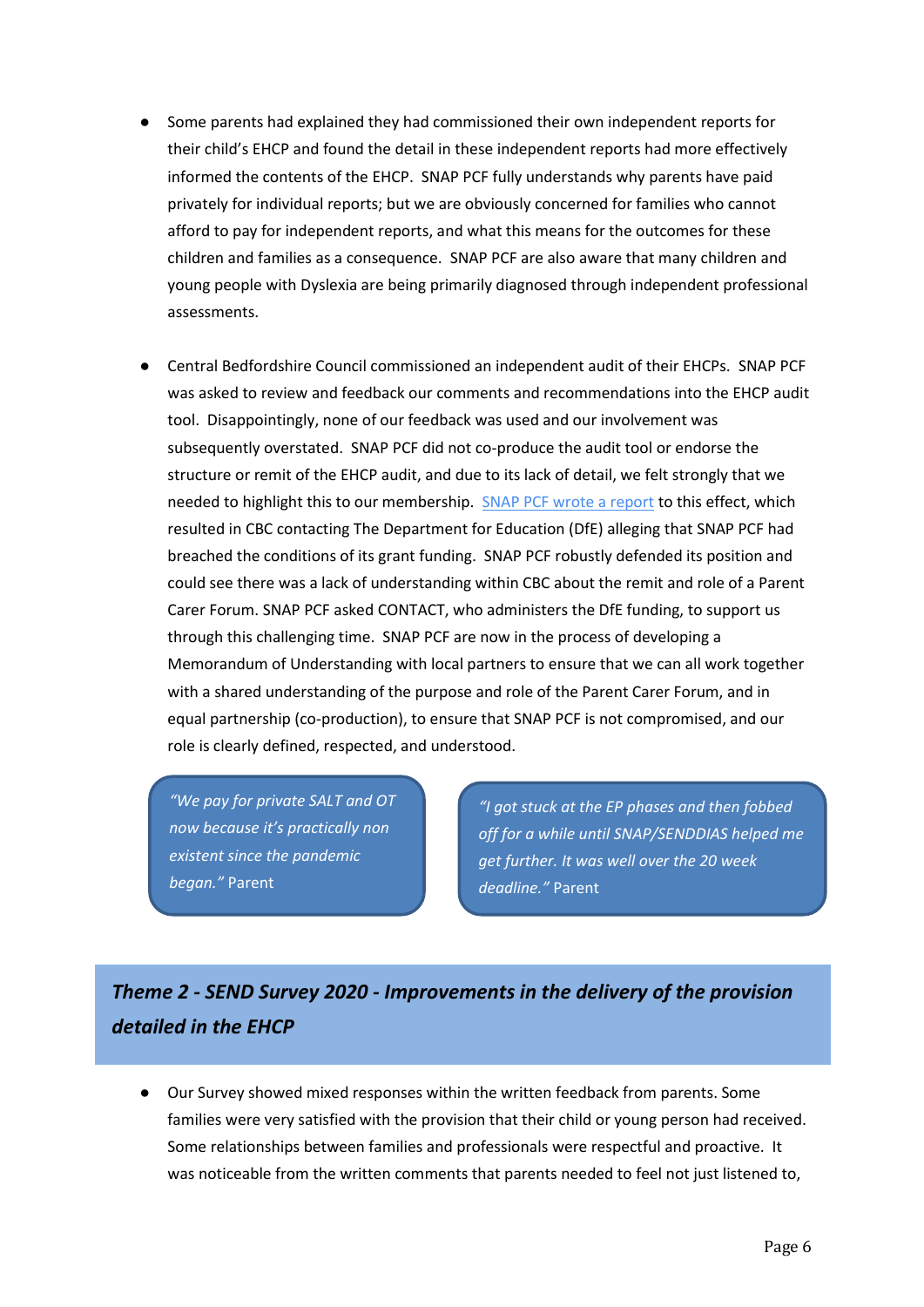but that appropriate support and interventions for their child were provided when concerns were raised.

- It was evident that some parents felt their child's EHCP provision was not being delivered by the school for a range of reasons, e.g. the child needing to be in a different educational setting (special school places); a lack of resources within the school (Q24 showed 4.5% decrease in satisfaction from the SEND Survey 2020); school staff needing more training; and a lack of accountability when provision was not being delivered.
- There was an overwhelming response regarding the lack of access to CHUMS or CAMHS; as well as further comments lamenting the lack of sensory integration therapy, speech and language therapy, and the understanding of conditions such as Pathological Demand Avoidance (PDA).

# *Theme 3 - SEND Survey 2020 - Improved communication and trust, with parents expressing increased confidence in the Local Area services*

"Was referred to Edwin Lobo last year and now on 34 week waiting list. So unsure of the communication." Parent

- The survey showed a 6% increase in satisfaction from parents who felt that the SEND Team communicated well and kept them regularly updated (Q28). This means 42% of parents now feel positive about the communication they receive from the SEND Team. There were also positive comments about specific professionals from the SEND Team, Edwin Lobo Centre, Social Care, and other services. A few professionals were mentioned by name more than once, showing that there are pockets of good practice happening that need to be replicated more widely.
- There were a considerable number of comments concerning waiting times for services; the lack of information provided about these waiting times; families being passed from service to service with no positive outcome; professionals not understanding SEND and needing more training; difficulties in contacting the SEND Team and occasional rudeness from professionals when challenged by parents.
- Parents expressed concern around transitions, particularly when children were moving to a new school or when moving from Children's Services to Adult Services (Q26). From the parents' comments, it was evident that communication during transitions needs to be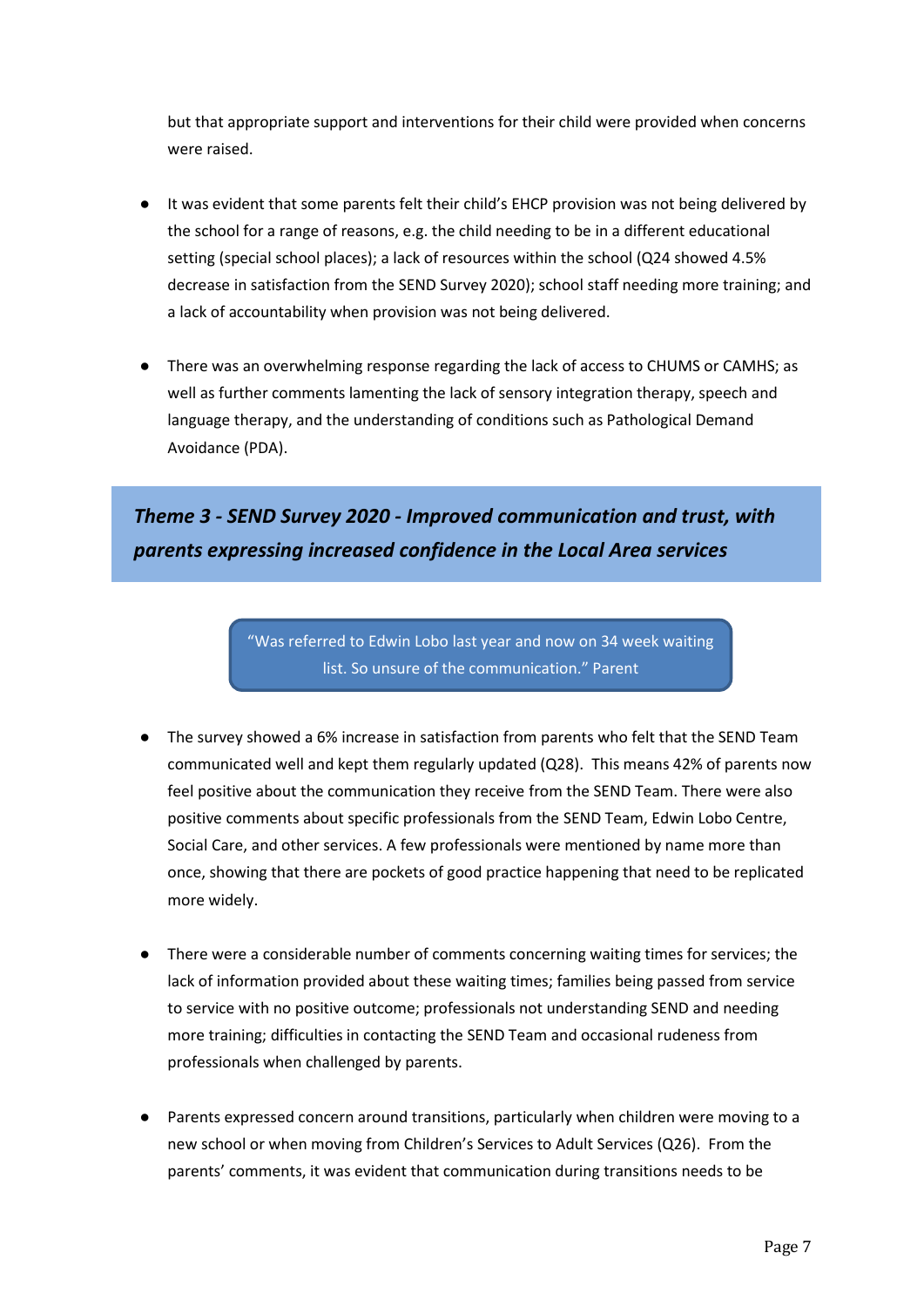improved so that parents are more aware of the right pathway and what services are available to them.

● Worryingly, the satisfaction with the process of Preparation for Adulthood has decreased by 10% compared to the previous year. Pathways into Adult Services need to be more clearly communicated, gaps identified, and pathways delivered effectively.

# *Theme 4 - SEND Survey 2020 - Recognition of a 'Culture Change' across the Local Area, with parents and young people feeling that their views are listened to and equally valued with those of professionals.*

SNAP PCF can see evidence that the Local Area has been working to try and create a 'culture change' of greater partnership working and valuing the contributions from other stakeholders.

- a. SNAP PCF have co-produced three e-learning packages with CBC for SEND, Coproduction, and Pathological Demand Avoidance (PDA).
- b. Four SEND Advisory Teachers have been in post since September 2021, and we have heard positive feedback about the support given by them to families and schools.
- c. An EHCP Template (Form) for 0-14 years has been created; and CBC have now introduced an EHCP template for 14-25 years with a specific emphasis on education or employment, independent living, participation in society, and being as healthy as possible in adult life.
- d. A new SEND Strategy co-produced with families and partners is about to go out to wider consultation.
- e. CBC launched a [New Local Offer](https://localoffer.centralbedfordshire.gov.uk/kb5/centralbedfordshire/directory/home.page) in October 2021.
- f. A [PDA Position Statement h](https://search3.openobjects.com/mediamanager/centralbedfordshire/directory/files/cbc_pda_positon_statement.pdf)as been co-produced with SNAP PCF.
- g. A [Parent Pledge](https://search3.openobjects.com/mediamanager/centralbedfordshire/directory/files/parents_pledge.pdf) has been co-produced with SNAP PCF.
- h. SNAP PCF and other stakeholders have co-produced a [Post Diagnostic Support Pack.](https://www.cambscommunityservices.nhs.uk/beds-luton-community-paediatrics/diagnosis-support-pack)
- i. SNAP PCF co-produced an [information health week](http://www.snappcf.org.uk/event-resources/) with Bedfordshire Community Health Services and East London Foundation Trust.

Whilst there has been a great deal of work and productivity in the Local Area, unfortunately this has not translated into significant change in the data we have collected since 2020. We regret that yet another year has passed, during which a clear commitment was made to improve services; and yet too many of the families who have responded to our survey still do not appear to be seeing any significant improvement in their experience with SEND services. Too many parents are continuing to have to battle for the services their child needs, whilst watching those needs persistently not being met and their children suffering as a result. This is often a painful and traumatic experience for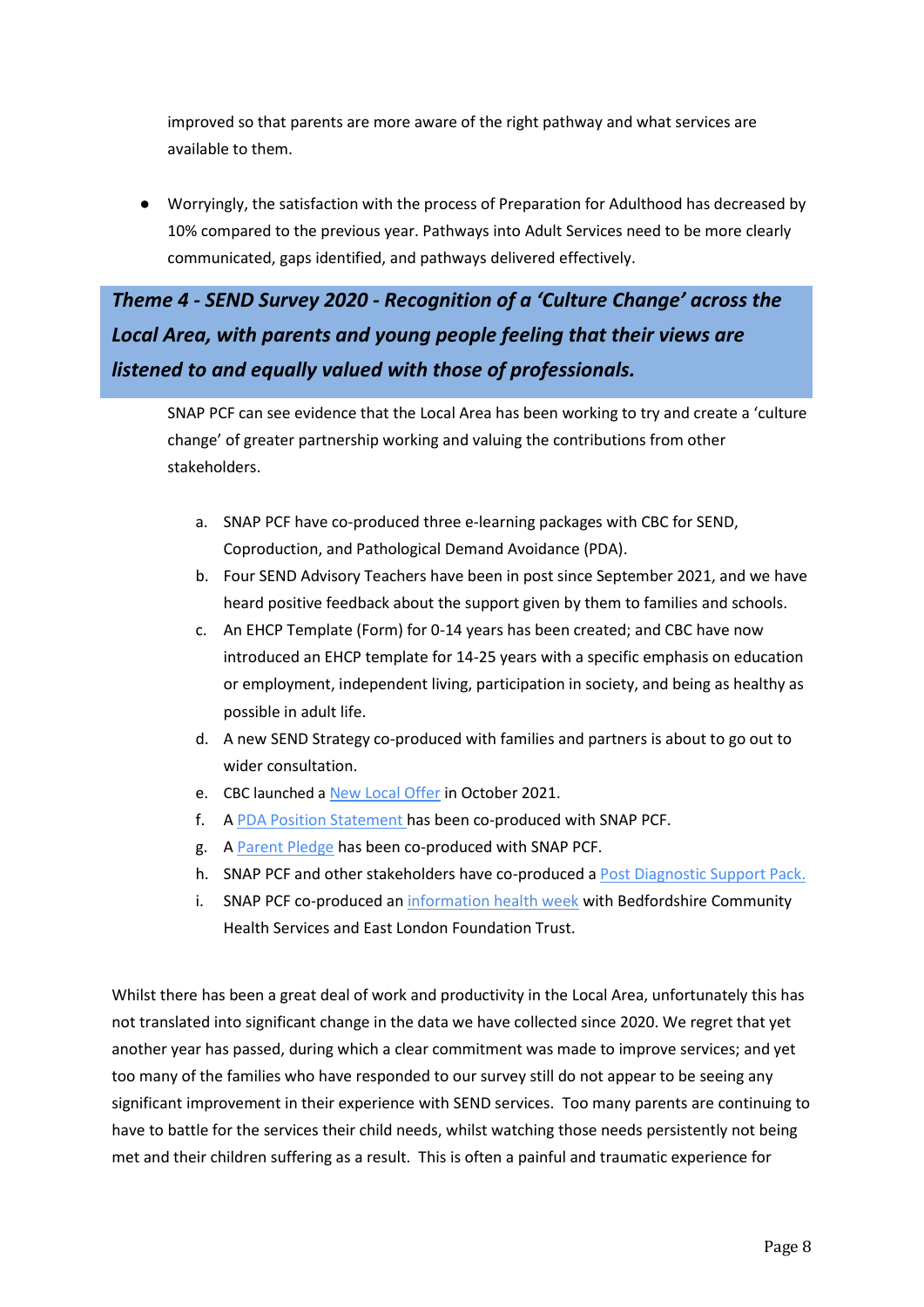young people and their parents, a reality worth remembering by professionals when they are working and communicating with families.

SNAP PCF has been encouraged by the parent feedback received about specific professionals who have been recognised for their professionalism and care.

The new Local Offer launched in October 2021 should be an effective way to communicate with families and will continue to be developed to ensure that it meets the needs of the young people and their parents. The Local Offer will hopefully be part of the foundation that will continue to develop and cultivate the 'culture change' that many parents still tell us is needed across the Local Area.

SNAP PCF has noticed a positive shift in how we co-produce with local partners within the last six months; working with Senior Leaders who listen better, treat us as equal partners at meetings, and who want the voice of young people and families to be heard and understood. There is a better understanding of the importance of incorporating young people and family experiences in accessing SEND services, to enable the future development and shaping of services that are needed.

# *Theme 5 - SEND Survey 2020 - Parents see evidence of different services across CBC and the BCCG routinely working together to meet the needs of their child or young adult*

● Parents report a 4% decrease in satisfaction from the previous year when asked to indicate how well different professionals work together (Q16 – 29% of parents were satisfied regarding professionals working together to support their child or young person). It is evident from parents written comments that families with children or young people who have complex needs still must provide the same information multiple times to different professionals. The word 'disjointed' was also used to describe how well services are working together. SNAP PCF have worked in co-production with CBC to develop a CBC SEND Strategy; and we are hoping that this overarching approach will begin to address the concerns that parents have around services working together effectively.

*"I am extremely fed up of repeating his story over and over again to every professional we encounter. It is very exhausting."* Parent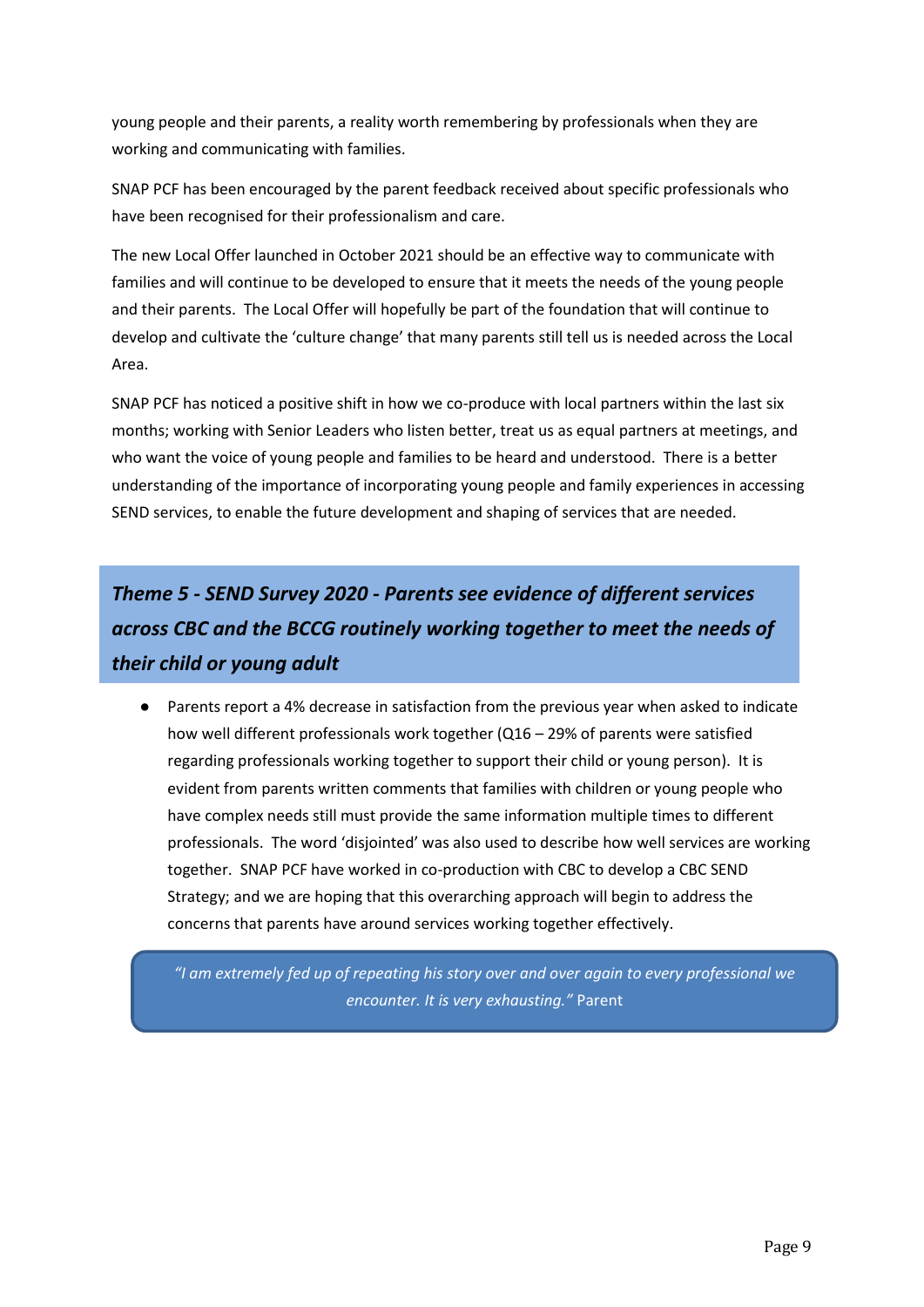# *Theme 6 – SEND Survey 2020 – There is good SEN support with clear accountability, and training for all staff and professionals who work with families*

- SNAP PCF held a Parent Panel with a Social Care focus in February 2021. Following this, three working groups have been established to try and improve services relating to: (1) The Early Help offer, (2) Improving the Social Care training offer, and (3) Improving the Parent Carer Needs Assessment process and offer. We will continue to work with Social Care in the hope that there will be enough capacity to provide these services. SNAP PCF has met regularly to work in co-production with Social Care and we hope to be able to report improved responses and outcomes for families after next year's survey.
- [SENDIASS](http://www.centralbedfordshire.gov.uk/info/15/special_educational_needs_and_disability_-_local_offer/141/central_bedfordshire_special_educational_needs_and_disability_information_advice_and_support_service) has successfully supported many families within Central Bedfordshire, which is evidenced by the parent comments that speak about this service with high regard.

*"Sendiass have been extremely helpful and supportive with all queries about the EHCP process."* Parent

# *Theme 7 - SEND Survey 2020 - Parents report an increased awareness of the Local Offer, feel it is easily accessible and provides the information that they need when they need it*

#### **Local Offer results**

- The area that has seen the most improvement within the SNAP PCF SEND Survey 2022 is the Local Offer (which is Theme 4 of the WSoA). In October 2021, the new Local Offer was launched following a considerable amount of work to improve its accessibility and the quality of the structure, content, and information provided.
- It needs to be highlighted that 55% of parents who answered the SNAP PCF survey had still not heard of the Local Offer. SNAP PCF views the new Local Offer as a positive start that over time can be developed and improved through co-production with parents; to improve the ease with which they find the information they need; and also identify and fill information gaps, to ensure that parents can easily access the right information about the support and services available to their child (this was evident in the parents' comments). Q18 specifically asked how easily parents were able to find information about services that are available. Worryingly 70% of parents still found it difficult to find the information they needed, highlighting that there is still a lot of work to do in this area.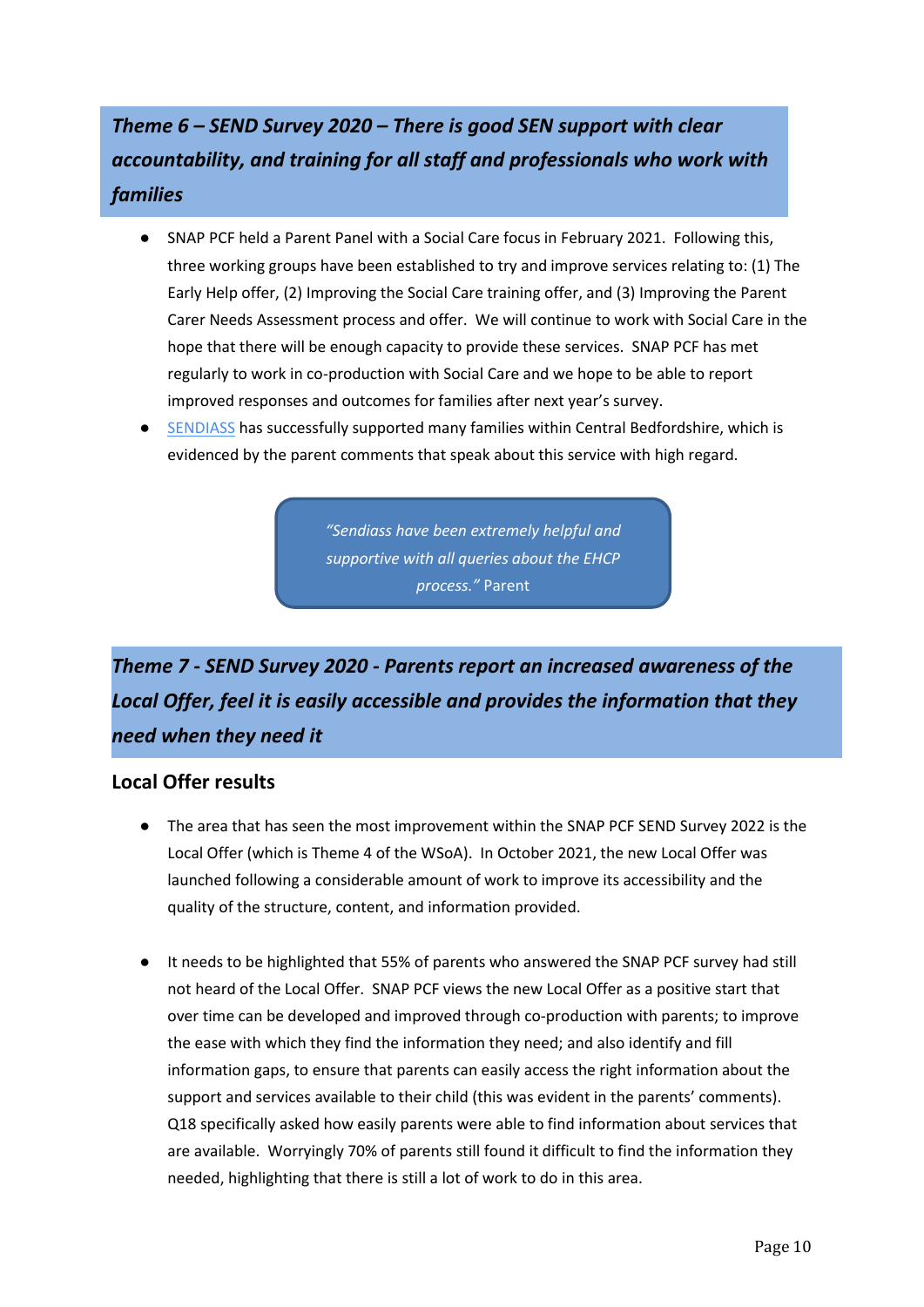*"Much better! (the Local Offer) Thanks for listening and the improvements made."* Parent

*"It's absolutely AWFUL (the Local Offer). Highly inaccessible and why all the lists of links?* " Parent

- It is clear from the survey data that there has been a 15% increase ( $Q21$ ) in the number of parents and carers who now say they have heard of the Local Offer, since our previous SEND Survey in 2020.
- There is also a 23% increase in the number of parent carers who reported that they found information on the Local Offer either 'very easily' or 'after a bit of a search I found what I was looking for' (Q22).
- It is fair to say that the relaunch of the Local Offer has increased its profile and improved the quality and accessibility of the information for some families, however, it is also important to recognise that 55% of parents had not heard of the Local Offer and 41% of parents are still reporting that they could not find the information they were looking for on the Local offer.

#### **What is next for the Local Offer?**

● The Local Area must continue to work to ensure that all families who have a child or young person with SEND are aware of the Local Offer and what its purpose is. SNAP PCF recognises from both this SEND Survey and previous SEND Surveys that parents with a child accessing SEN Support are the largest group who have not yet heard of the Local Offer. As schools are the main service involved with a child or young person who is accessing SEN Support, teachers and SENCO's must play a vital role in making more parents aware of the Local Offer.

# 15%

**Increase of parent and carers who say that they have heard of the Local Offer**

# 23%

**Increase of parent who found information on the Local Offer, either 'very easily' or 'after a bit of a search I found what I was looking for'**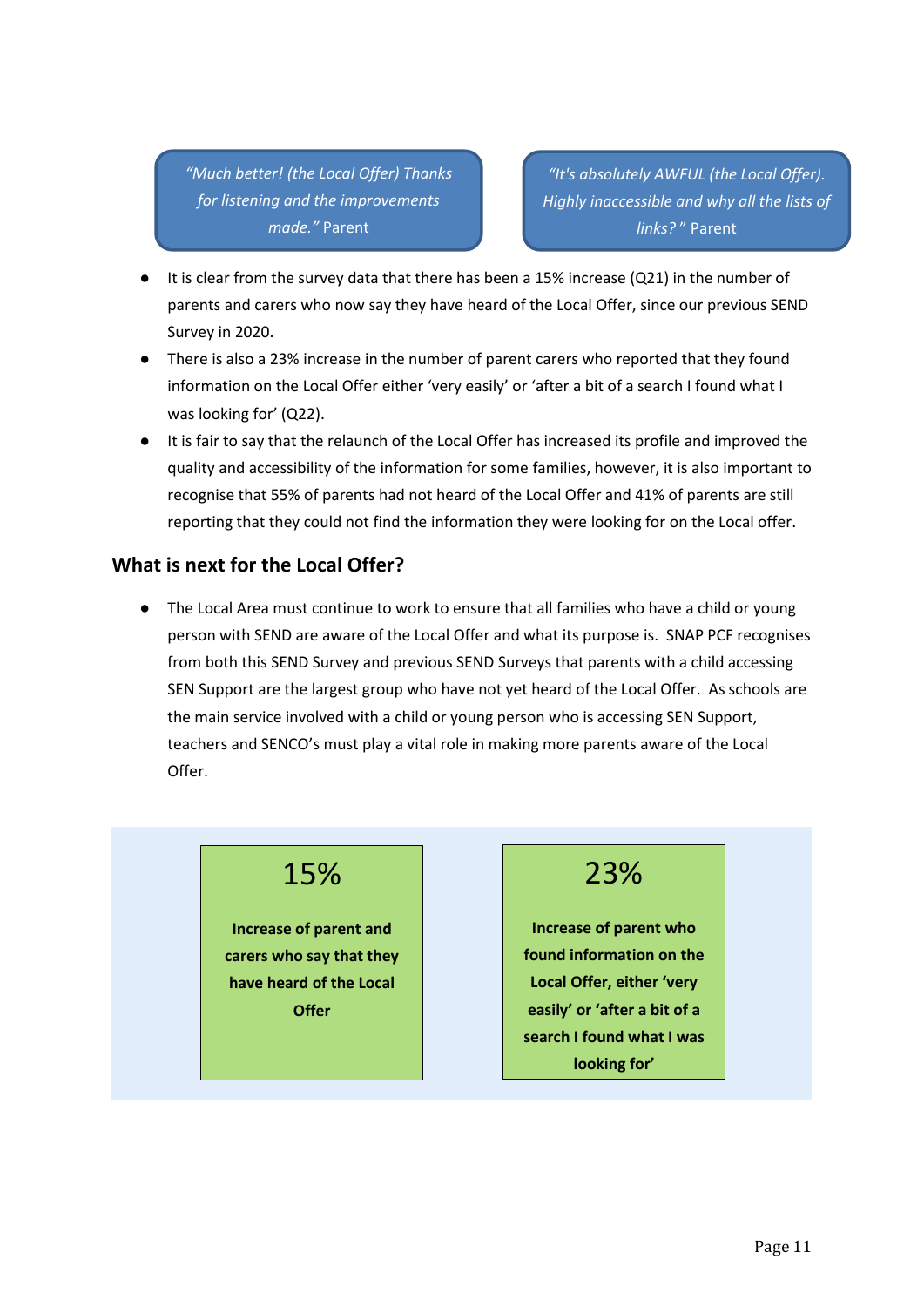# *Theme 8 - SEND Survey 2020 - Improved parental satisfaction with Social Care support including the Early Help offer*

- From Q7 of the survey parent satisfaction with Social Care support has improved by 8%, reaching a 36% satisfaction rate regarding the identification of a child or young persons' needs. Overall, the satisfaction percentage score for Social Care was 42%. Parent comments focused on the following issues:
	- i. Being refused a Social Care assessment as their children were not known to the service.
	- ii. Social Care professionals needing more training regarding SEND and Neurodiversity. Some positive comments were also received about the social work teams.
	- iii. Insufficient respite care options and availability for families.
	- iv. The lack of an adequate Early Help offer, including unsuitable parent training. Some comments from families had found Early Help supportive and one parent said the parent training was useful.
	- v. The Parent Carer Needs Assessment needing clarity regarding the offer and how this is communicated to families.
	- vi. Concerns and dissatisfaction with the process for a young person transitioning into Adult Services.
	- vii. Lack of opportunities for children and young people to socialise in Central Bedfordshire, in particular the lack of young peoples' activities.

# *Theme 9 - SEND Survey 2020 - Parents report that there are not enough leisure opportunities and social activities within the county which needs to be improved for their child or young person*

- Q20 asked, 'Do you think there are enough leisure activities for children or young people to access in Central Bedfordshire'. This was the poorest result in the survey with only 11% of parents feeling satisfied. This is a 4% decrease compared to the 2020 survey. As the population is expanding, SNAP PCF recognise the leisure and social opportunities for children and young people with SEND will need to increase rapidly to meet the needs of families within the county.
- Parent comments highlighted the need for a wider choice of leisure activities that will suit the needs of all children and young people in Central Bedfordshire. Other comments refer to a club or activity being held on different days and to support parents who work or who are unable to transport their children.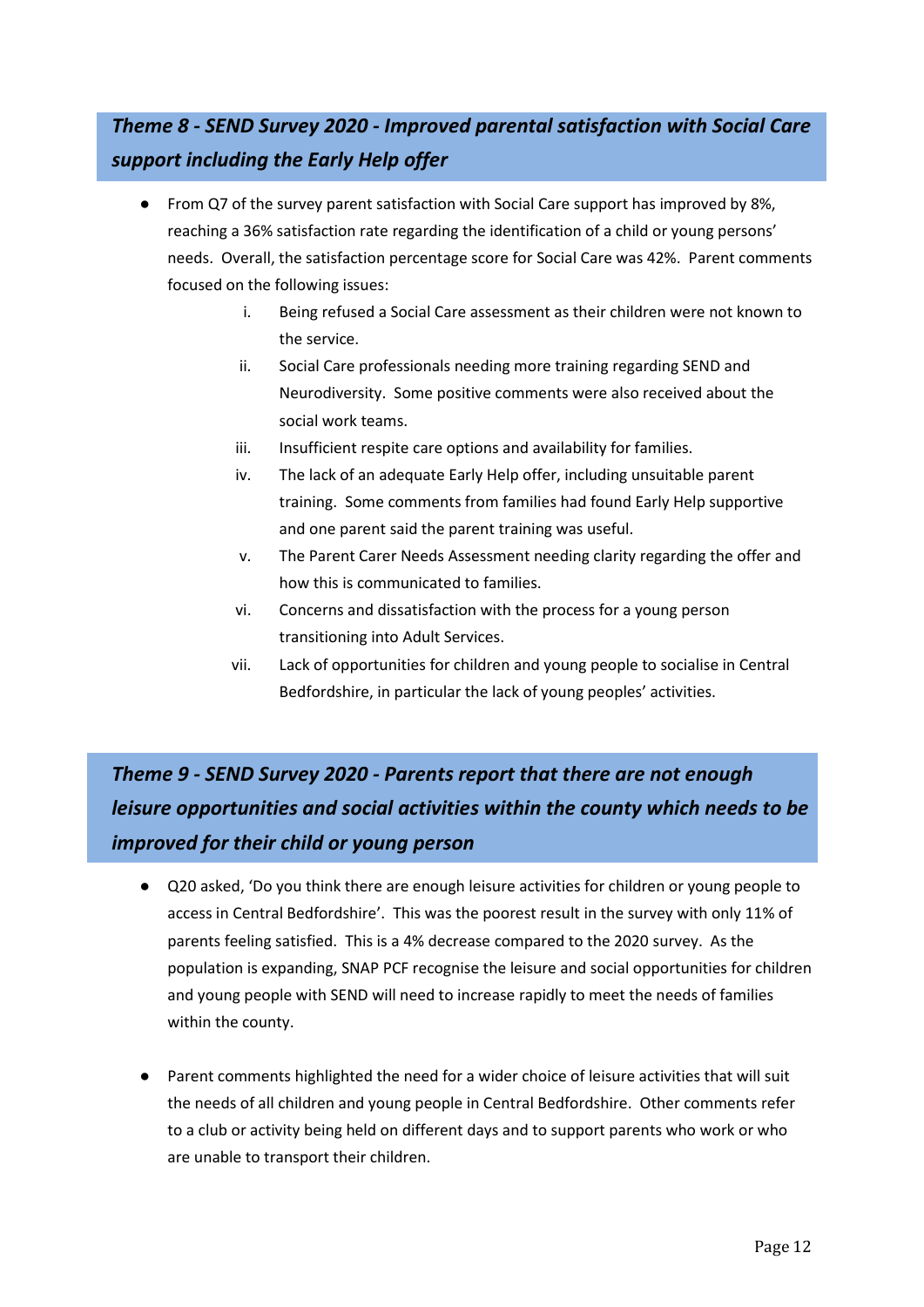● Parents asked for more suitable activities to help their teenage children to socialise with others.

#### **The effects of COVID**

*"School referred to Chums. Chums said it was a school issue. School spoke to the school nurses who provided no intelligible solutions. School said speak to GP. GP said it was a school issue. School spoke to Early Help team. Early Help team said they didn't have capacity and that I should do a parenting course."* Parent

#### **Wellbeing**

SNAP PCF asked parents an additional question to better understand how children and young people with SEND have had their mental health and wellbeing affected by the COVID pandemic. 45% of parents felt that their child or young person's mental health had been negatively affected by the national response to the pandemic.

From the parents' written responses to Q12 regarding signposting, it is evident that there is a gap in services for families needing support. The signposting to other services being offered appears to create further challenges for families as they are passed from one service to another. Some parents had started seeking support from private practitioners, with other children and families sitting on long waiting lists, unsure of what will happen next and when.

### **Points of Interest**

#### **Further information from the SNAP PCF Survey**

- Parent responses were received for 173 girls, 326 boys, 3 non-binary children, and 3 parent carers who preferred not to say.
- The largest age group of children represented (53%) were 5–11-year-olds.
- The largest ethnic group represented was White British (87%) this showing no significant change from the 2020 Survey.
- The most prevalent primary need was Autistic Spectrum Conditions (62%). The survey results also included PDA (7%), Epilepsy (5%) and Down Syndrome (2%). Most families selected multiple responses to describe their child's needs.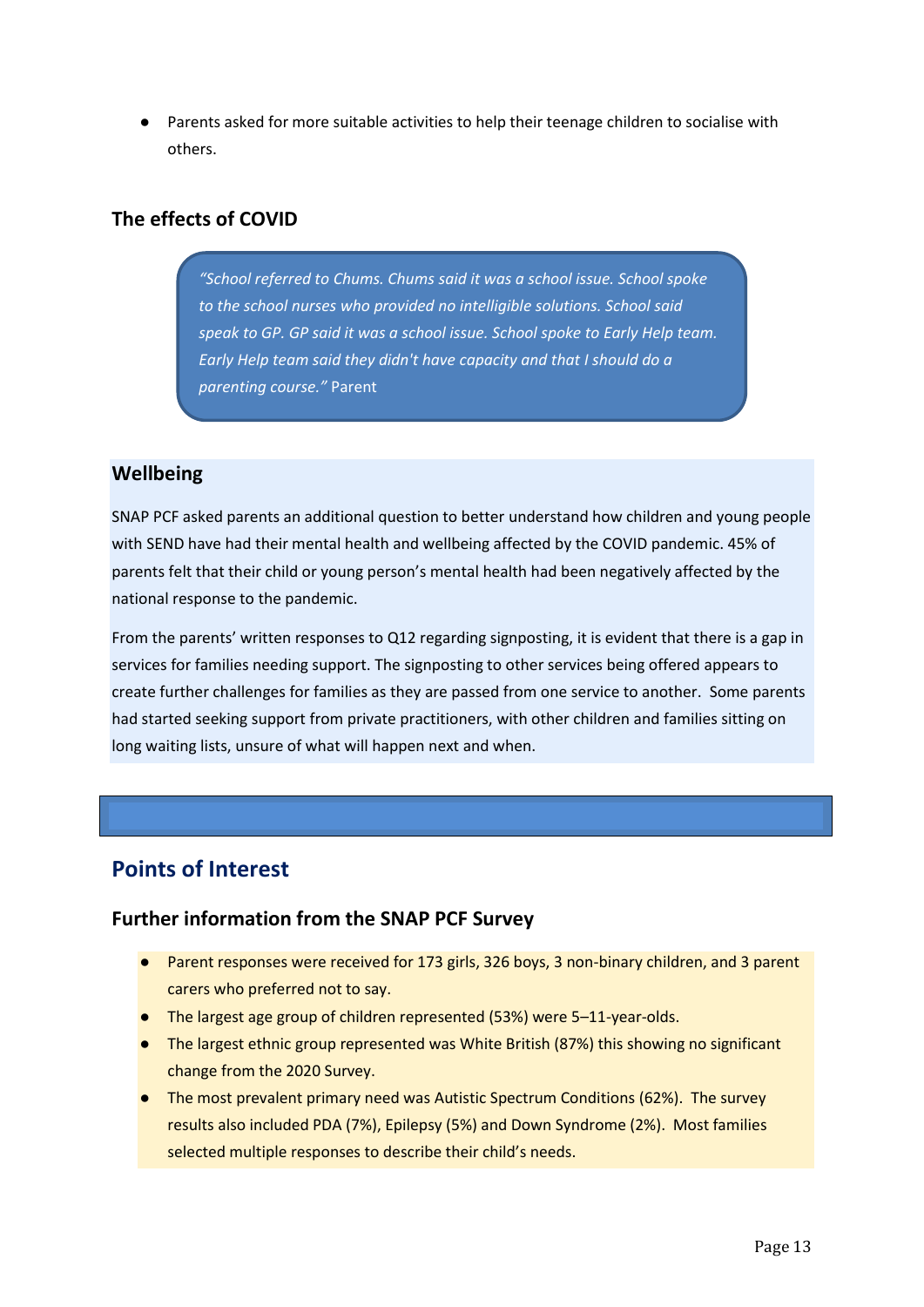- The percentage of children and young people with an EHCP had increased by 10% in this SEND Survey as compared to 2020.
- 97% of parent carers felt that they understand their child or young person's needs well.
- Q11. 45% of parent carers felt their child or young person needed additional support with their mental health/wellbeing because of the Covid pandemic.
- Q12. 34% of parents indicated that they had tried to access CHUMS or CAMHS for their child and were then signposted on elsewhere. Unfortunately, many parent comments showed that this signposting had been ineffective and inadequate, and that many families were just being passed from service to service without any effective outcome.
- Q16. The survey saw a slight decrease of 4% in parent satisfaction regarding services and professionals working together. 63% of parents thought that professionals worked together 'not very well' or 'poorly'.
- Q17. Parent carer satisfaction with Preparing for Adulthood has dropped by 10%, with 71 % now being dissatisfied with these services.
- Q20. 72% of parents would like children and young people with SEND to have access to more leisure activities.
- Since the 2020 survey, there has been a 15% increase in parent carers who have heard of the Local Offer; and satisfaction with the Local Offer, in terms of accessibility of information, has increased by 23% however, only 45% of parents who responded to the survey had heard of the Local Offer and only 45% of those could find information 'very easily and quickly' or 'after a bit of a search'.
- SNAP PCF currently has 1,469 members.
- 46% of parents who completed the SNAP SEND Survey 2022 were not members of SNAP PCF.

# **SNAP PCF Recommendations**

- SNAP PCF would like to see increased funding and capacity for SENDIASS, particularly over the next two years whilst the WSoA work is being embedded. As services start to significantly improve, parents may then have less reliance and need for this service. We are fortunate in Central Bedfordshire to have a good SENDIASS service; but this service needs additional resource to be able to effectively support more parents, particularly as cases become more complex in nature and families need a greater degree of support.
- SNAP PCF believe that a [Preparing for Adulthood](https://www.preparingforadulthood.org.uk/) Steering Group needs to be established to map out the current offer; to develop better ways to clearly communicate this to families, and to develop the services needed to ensure that young people do not experience a 'cliff edge' when moving into adult services at either 18 or at 25 years of age.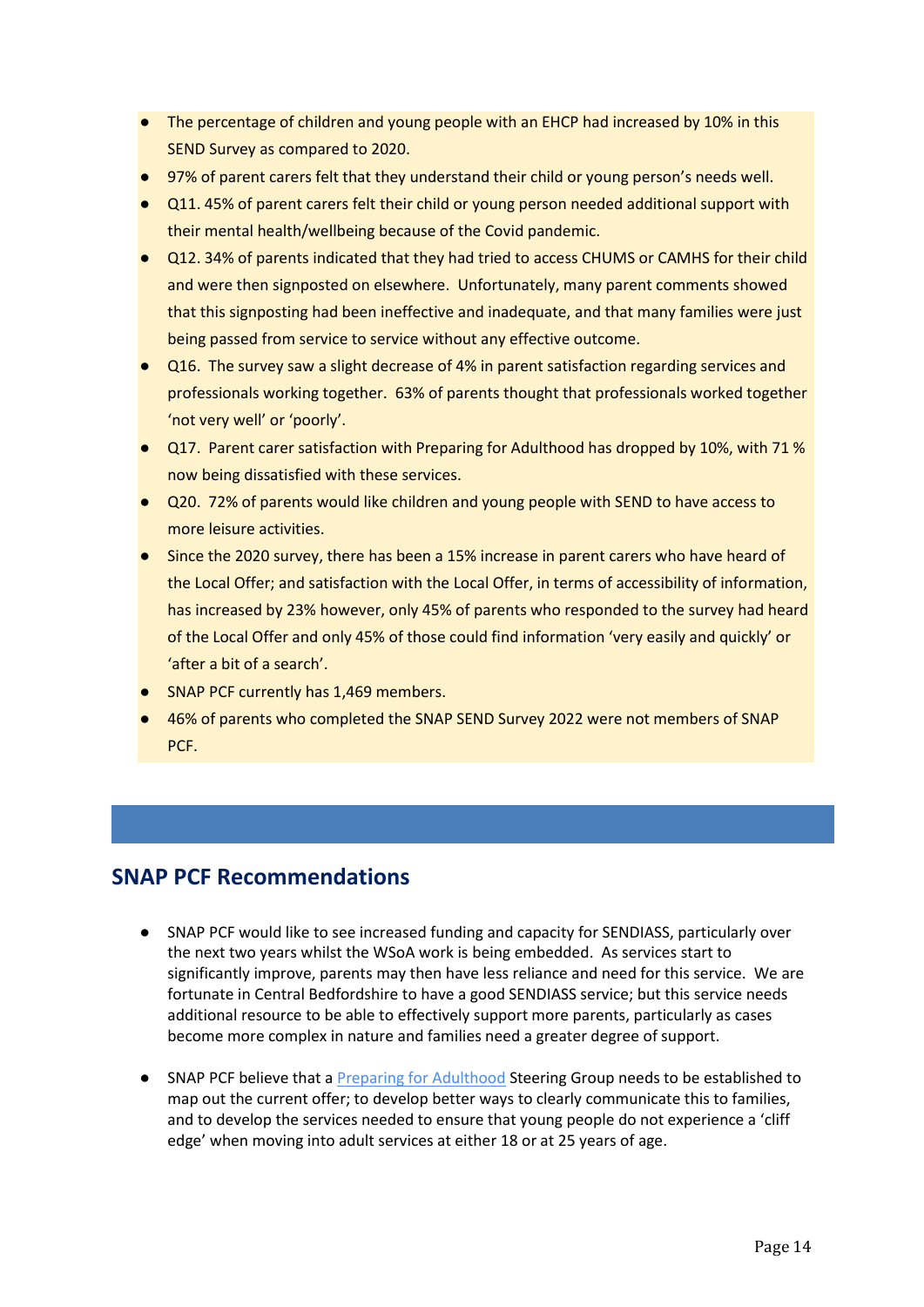- SNAP PCF would like to see an Early Intervention offer for schools that is linked with the Early Help Offer, and which is co-produced with all key partners including SNAP PCF.
- Additional resources are needed to deliver on the improvements to the Early Help offer and Parent Carer Needs Assessment.
- An operational group is needed, to include SNAP PCF, to look at the SEND partnership data dashboard.
- Improved training for all professionals to better understand neurodiversity and Pathological Demand Avoidance.
- A training package for parents running across the year, like Hertfordshire's model using Families in Focus.
- Co-produce an Audit tool for the EHCP Audit, using the advice from the SNAP PCF report so families can trust and have confidence in results which are detailed, robust, and transparent.
- Embed the [Co-production Charter](https://search3.openobjects.com/mediamanager/centralbedfordshire/directory/files/co-production_charter.pdf) within all departments and provide a workshop for senior managers at CBC to ensure a clear and collective understanding of what the principles of coproduction are, so that they can then disseminate this to all staff. To help move this agenda forward, SNAP PCF would like to see questions on co-production integrated into the recruitment process, interview stage, induction, and appraisal process for all staff who work within SEND services.
- Ensure better publicity and awareness of service developments and improvements amongst families, coupled with meaningful and timely communication with individual families by all services.
- Create a dedicated section on the Local Offer that maps out all support available to children and young people with their mental health and wellbeing. This will help promote what is available to families and highlight the gaps in current service provision.
- The Local Offer needs to be accessible as more than just a website. SNAP PCF would like to see an information booklet being produced with a printed copy being placed in all schools, children centres, libraries, and health settings etc. We would also recommend having regular drop-in sessions where parents can receive an online tour of the Local Offer and be assisted to navigate and access the information they require. This would both support parents to use the Local Offer and highlight areas that need development and opportunities to improve it. SNAP PCF would also like to see an events calendar within the Local Offer that displays all local SEND related events, clubs, and activities in an improved format to that currently available (perhaps like the one shown on the SNAP PCF website).
- SNAP PCF would like to see a review of all waiting times across education, health, and social care services; with a commitment to commission additional services to support families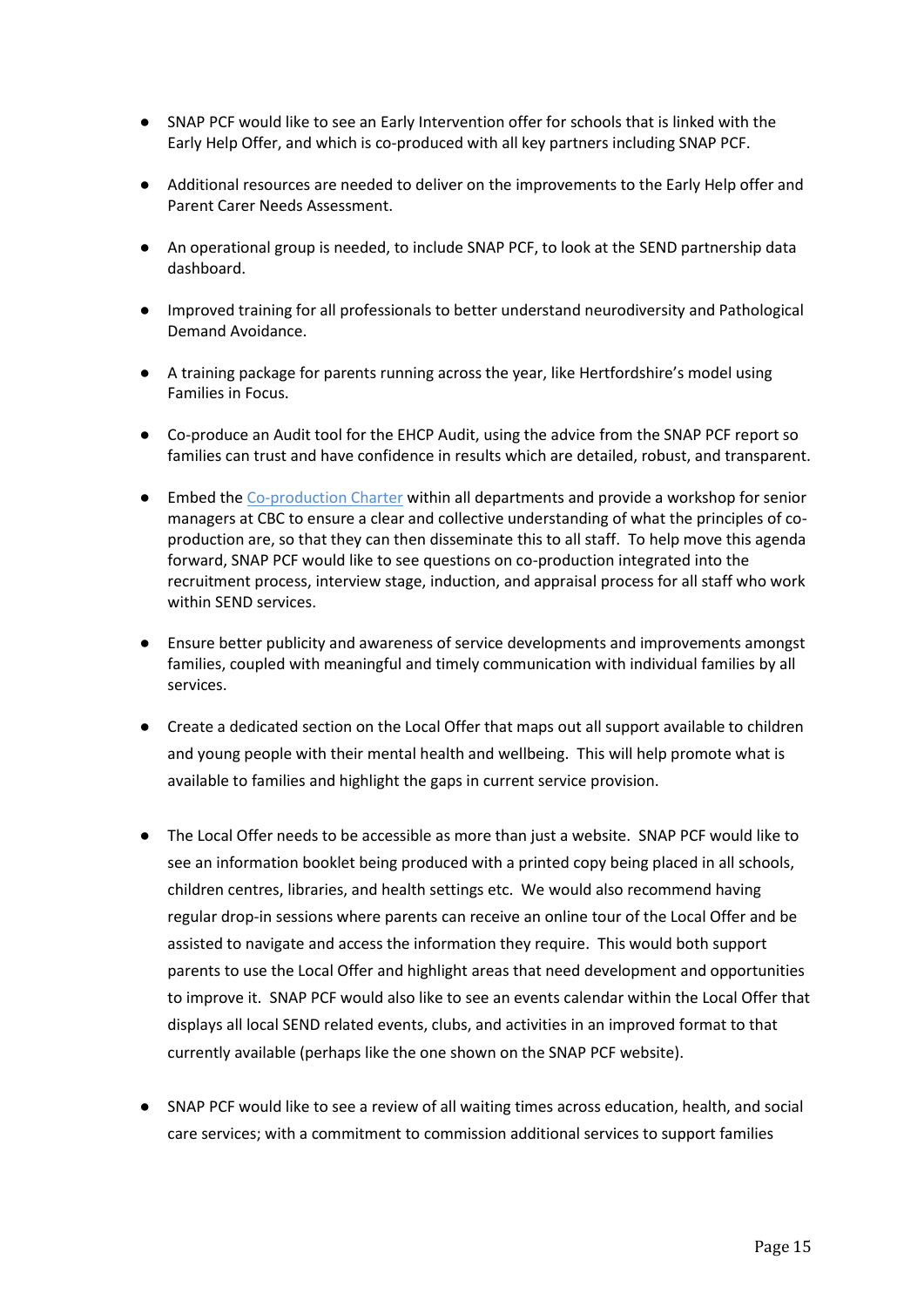whilst they are waiting to access these services, and for this information to be included on the Local Offer website.

A detailed CBC plan for school places, which communicates a clear strategy and vision for additional special school places so that wherever possible children can attend school within their local area.

# **Conclusion**

| Little to no change in<br>the data from our<br>previous survey | • We will change our survey questions next time to<br>track progress on the new outcomes framework.<br>We hope that by then parents will be seeing and<br>experiencing the improvements that they need. |
|----------------------------------------------------------------|---------------------------------------------------------------------------------------------------------------------------------------------------------------------------------------------------------|
| The implementation of                                          | • The action plan that will underpin the new SEND                                                                                                                                                       |
| the WSoA needs to be                                           | Strategy will need to drive improvements across                                                                                                                                                         |
| embedded                                                       | the Local Area.                                                                                                                                                                                         |

It is important to note the 2022 SNAP PCF SEND Survey had 147 fewer responses than the survey conducted in 2020, and there could be many reasons for this. Despite this, we feel the data still indicates that there has been little change or improvement felt by many families across most areas since the last survey. We believe this has made many families feel very despondent, making them more reluctant to engage with our survey process, and less convinced that doing so will help to bring about meaningful change for them. It was also evident from our data that there was a sharp reduction of families from mainstream education completing our survey this year. SNAP PCF recognises that responses from parents with children aged from 5-11 years fell by 129 participants. As an organisation, SNAP PCF will continue to work closely with families in Central Bedfordshire to try and ensure that many more parents of children/young people with SEND have an opportunity to complete our next survey. SNAP PCF will need further support from local partners to be able to reach more families and increase our membership within the Local Area.

#### **Overall summary from the SEND Survey data**

#### **Similar data from the SEND Survey 2020**

Overall, there was a slight decrease in parent carer satisfaction with Health services of 5%, and Social Care support of 3%. Education has remained almost static, with a slight improvement of 0.5% (see data from questions 7, 8, 10, 13, 14, 15, 19).

The new Local Offer has started to make a positive impact for parents. SNAP PCF hopes that the structure of the Local Offer will continue to develop and evolve with regular updates and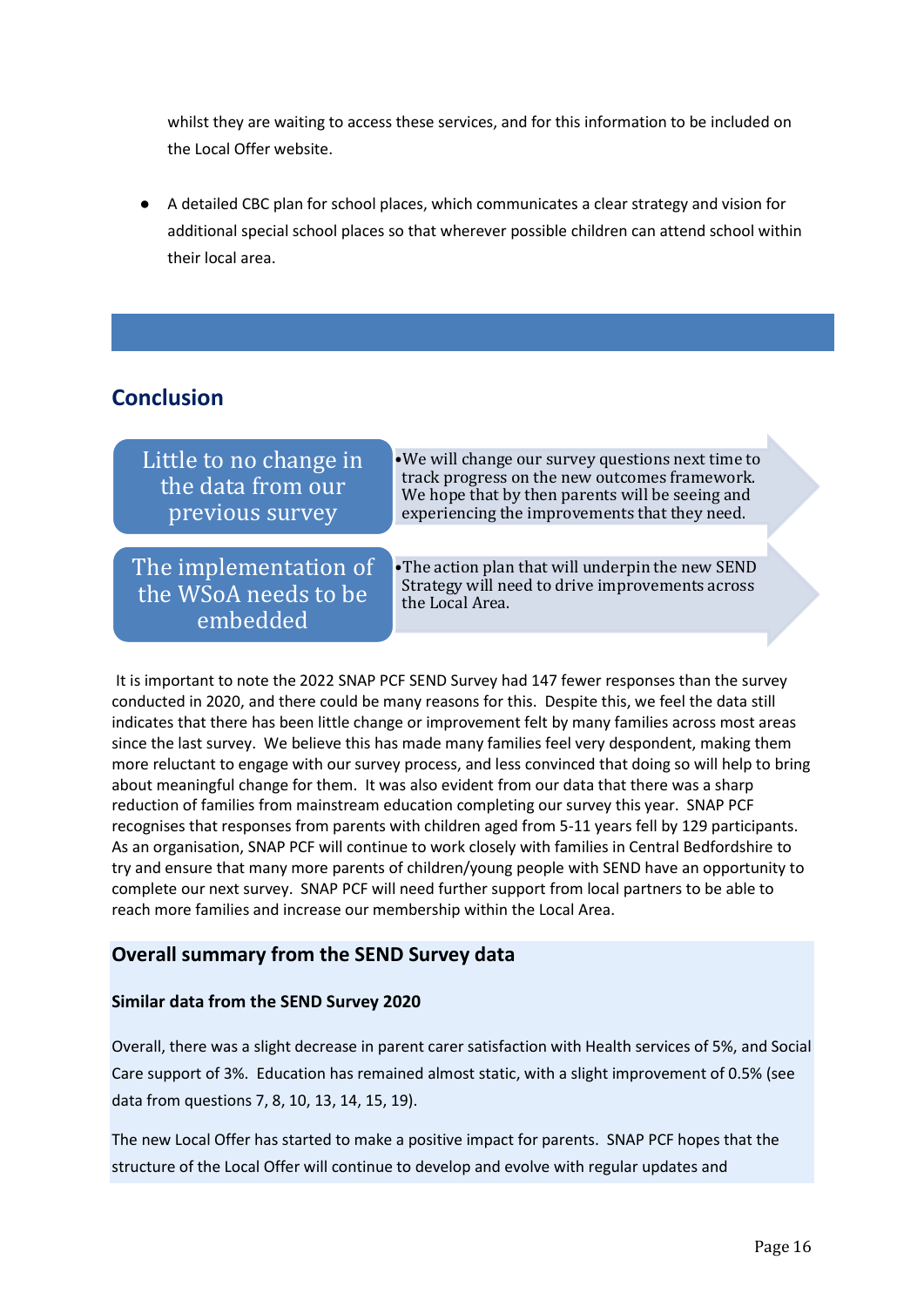improvements informed by parent feedback. SNAP PCF will continue to work alongside CBC to improve the new Local Offer, ensuring that it is kept up to date, and that where gaps in information or issues with accessibility are found, we will work to co-produce solutions to these issues.

Despite the very best intentions and commitment from CBC and CCG, young people and their families are still not seeing and feeling the improvements to services that are needed. Every year that passes is a year that sees too many children not having their needs met and their potential realised. SNAP PCF are disappointed that the work to date around the WSoA has not yet made a significant difference to many families.

SNAP PCF are involved in the co-production of the SEND Strategy. This document will help to improve the services which are delivered to families living in Central Bedfordshire. SNAP PCF has always believed that effective co-production 'from the start' is the best way forward to ensure gaps in services are identified quickly, and that services are designed and shaped in a way that ensures children and young people with SEND have the best opportunities and outcomes. SNAP PCF has experienced a more meaningful and positive approach to co-production in the last six months with CBC, and we look forward to working with the newly appointed senior officers in the very near future.

# **Thank you**

We would like to thank all the parent carers who took the time to complete our SEND Survey this year, and for all the feedback they gave about our organisation; it really means so much to us.

*"I have nothing but words of praise and support for SNAP PCF. From courses to coffee mornings, SNAP has helped me engage with CBC and understand better what CBC should be doing for my child. Thank you."* **Parent**

SNAP PCF membership is open to all parents and carers living in Central Bedfordshire who care for a child or young adult with any Special Educational Need and/or Disability (SEND) aged from birth to 25 years. Membership is FREE and a diagnosis for your child or young person is not required to register as a member. If you would like to become a member, please complete our Parent [Membership Form](https://www.surveymonkey.co.uk/r/MembershipformtojoinSNAP)

We also have a [Professional Membership Form](https://www.surveymonkey.co.uk/r/SNAP_Professionals_) for practitioners who wish to join our database and receive information to share with parents and families.

**For further information about the SNAP Parent Carer Forum please see our [website.](http://www.snappcf.org.uk/)**

The pages below show the graphs comparing the data from the November 2020 Survey with the February 2022 Survey.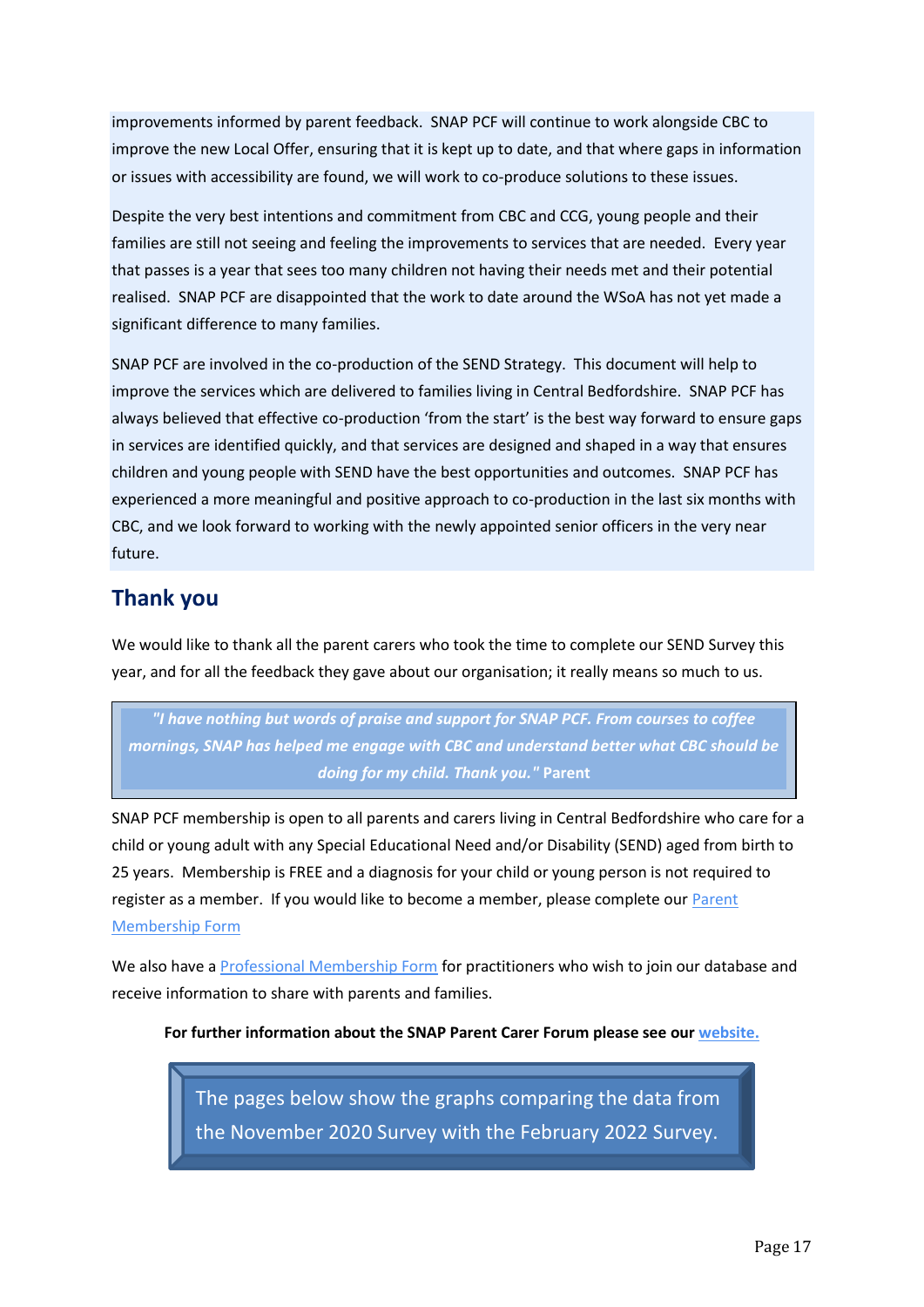#### Q2 What is your child/young person's gender? Q3 What age range is your child/young person?



#### Q32 What isthe ethnic background of your child/young person (Optional)



The gender and ethnic breakdown are similar to 2020. 0-4 and 5-11 age groups are less well represented this year.

This may be due to the lack of responses from mainstream lower/middle settings (see Q4).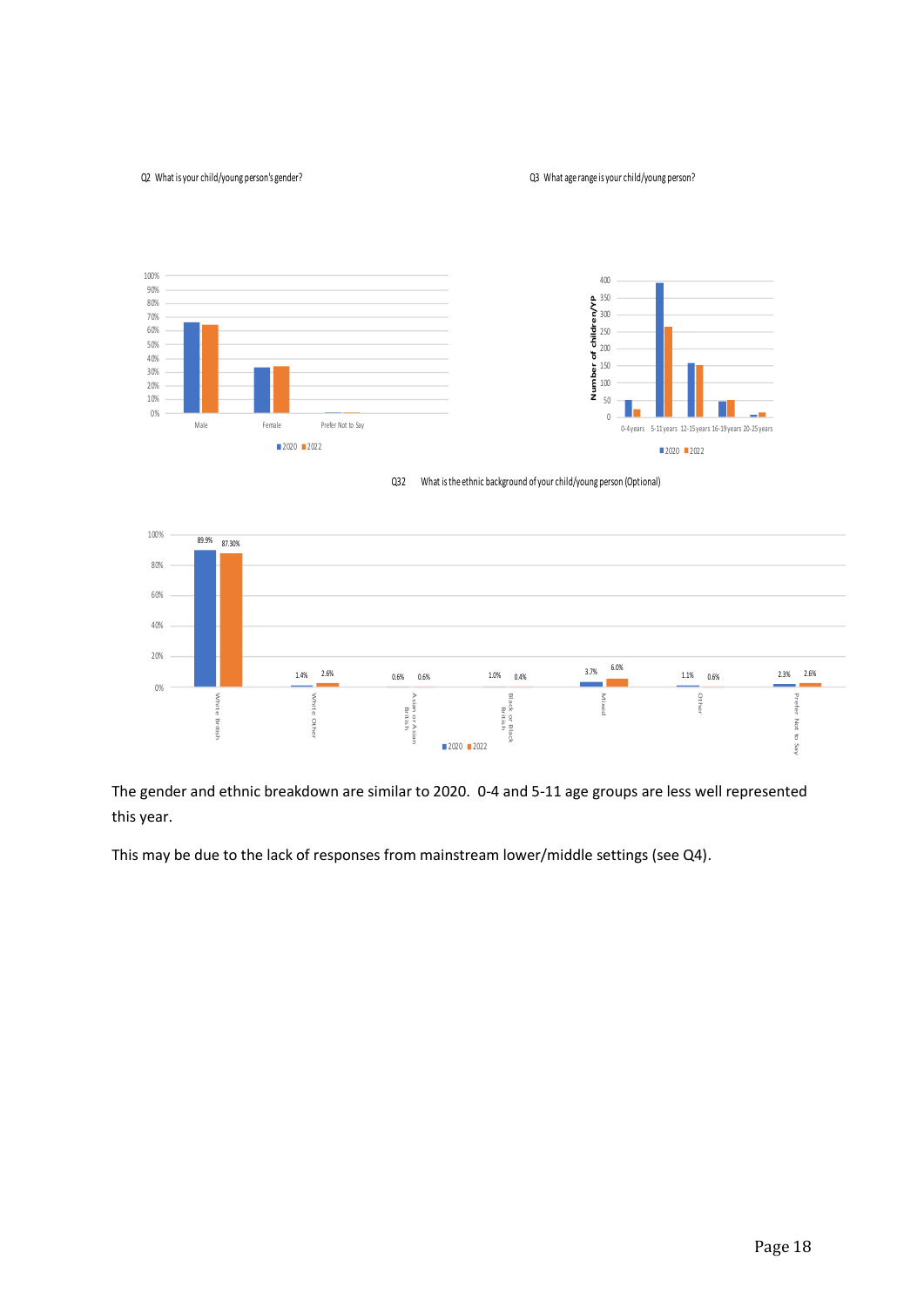

There was a notably lower response rate from Mainstream Lower/Middle/Junior in 2022 compared to 2020.

All the other settings gave a similar number of responses in both 2020 and 2022.

Note: this graph shows total numbers of responses, not percentages.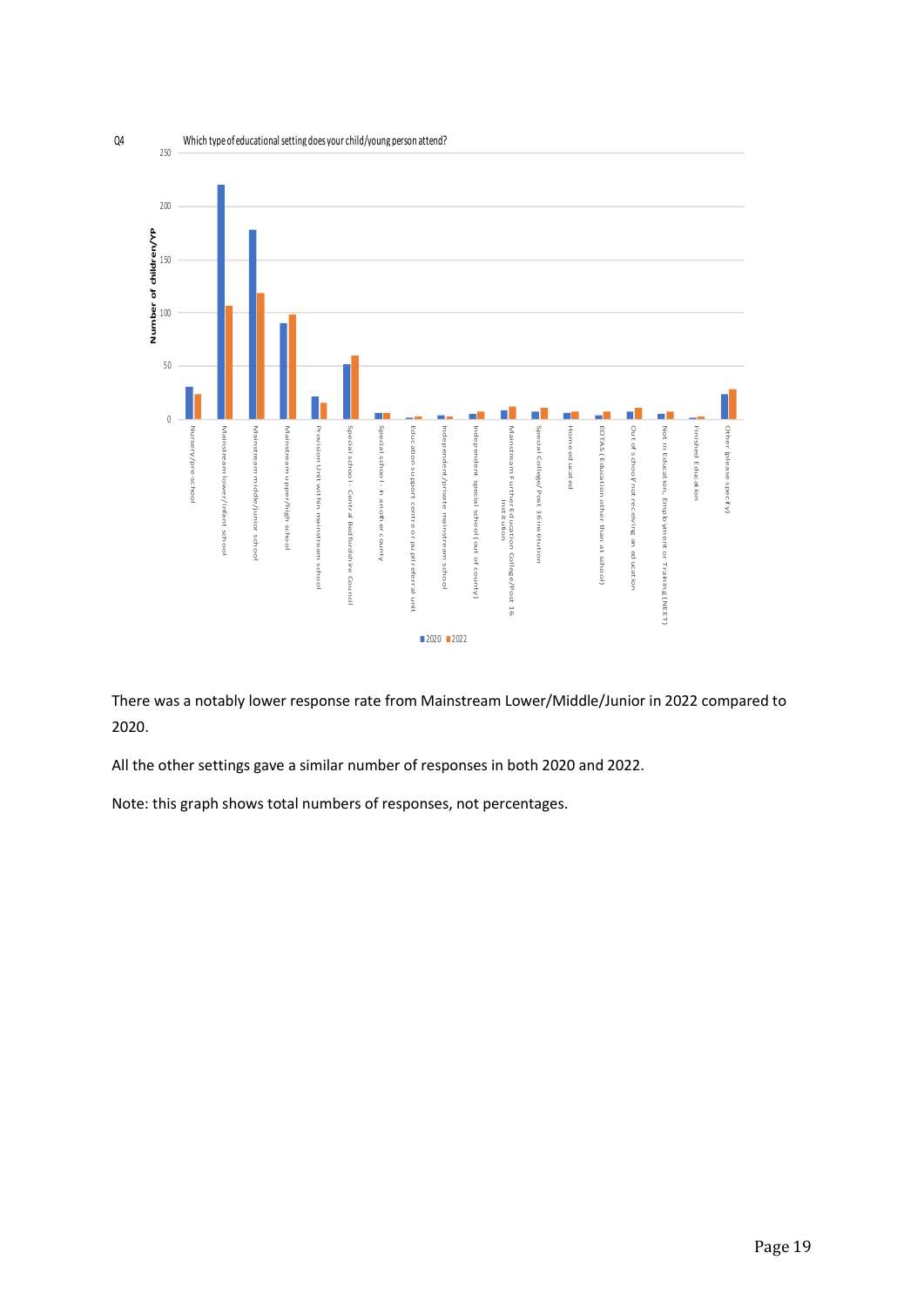#### Q5 What type of needs has your child been assessed as having? Tick as many as apply.



Pathological Demand Avoidance (PDA), Down Syndrome and Epilepsy have been added to the SEND Survey 2022.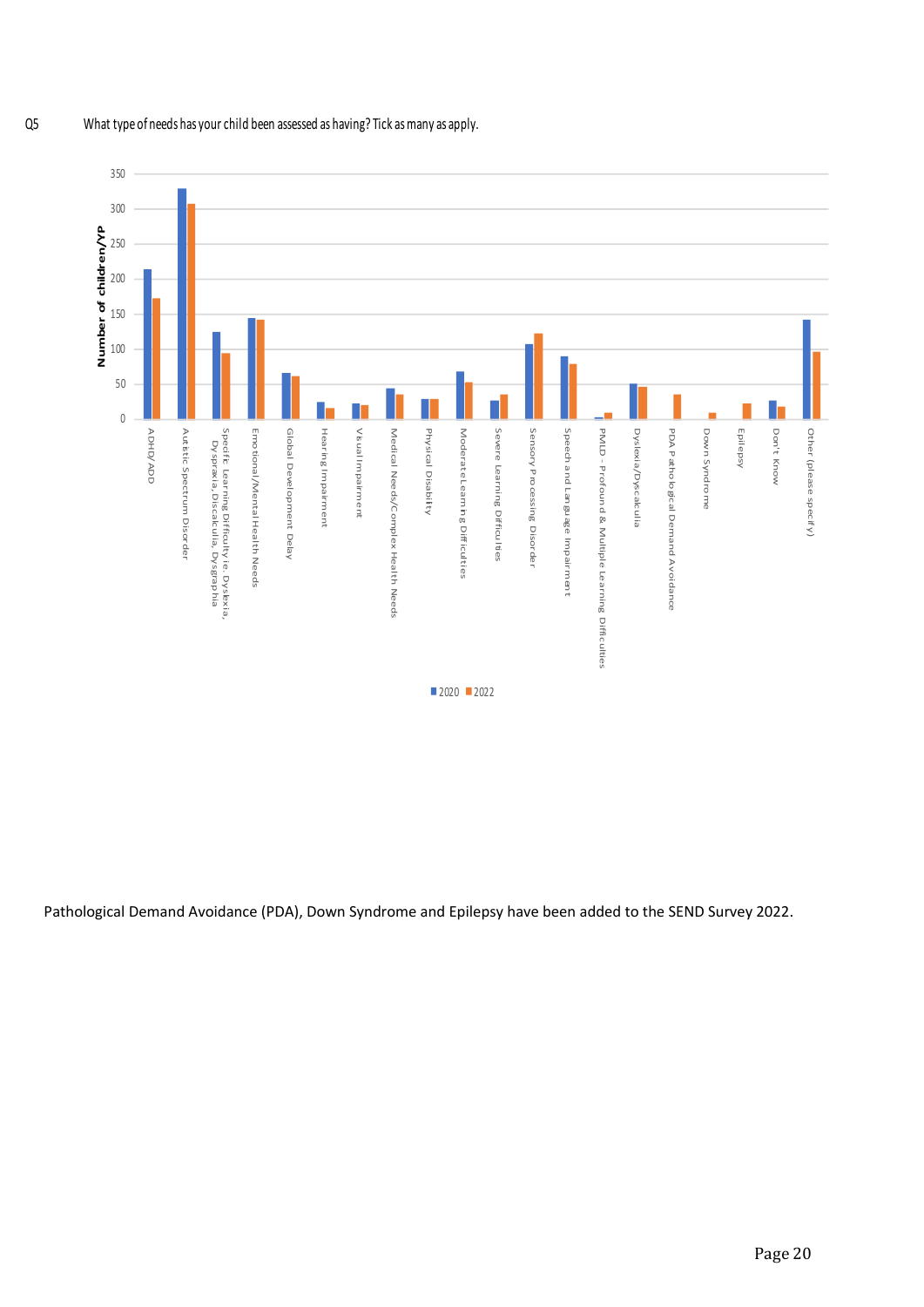Q6 Which ofthe following apply to your child/young person:



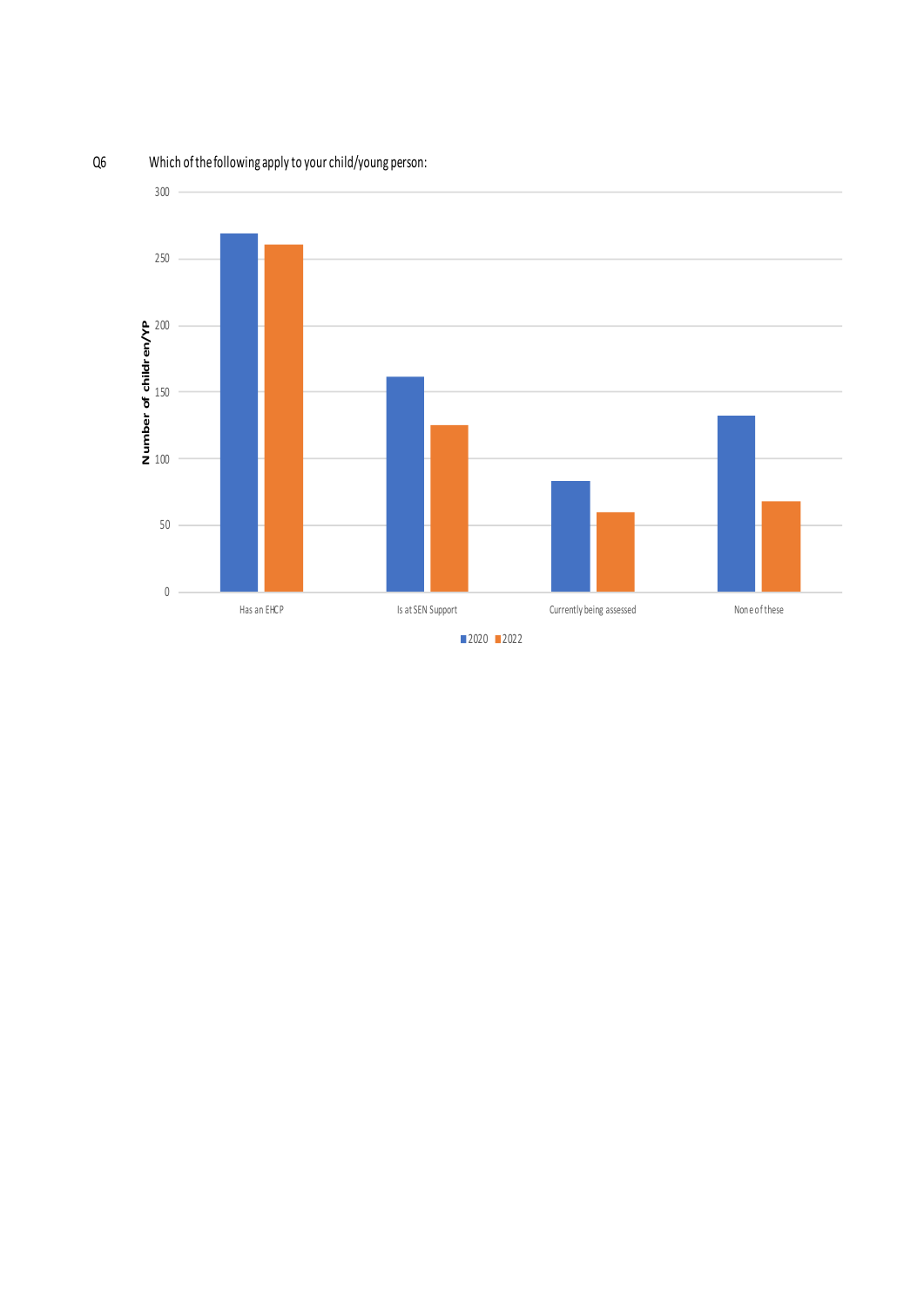#### Q7 Please tell us how well you think your child/young person's needs have been identified by:



Education is virtually unchanged from 2022.

Health satisfaction has dropped by 6%.

Social care has improved but still only 36% of parents feel that their child or young person's needs were identified very well or quite well.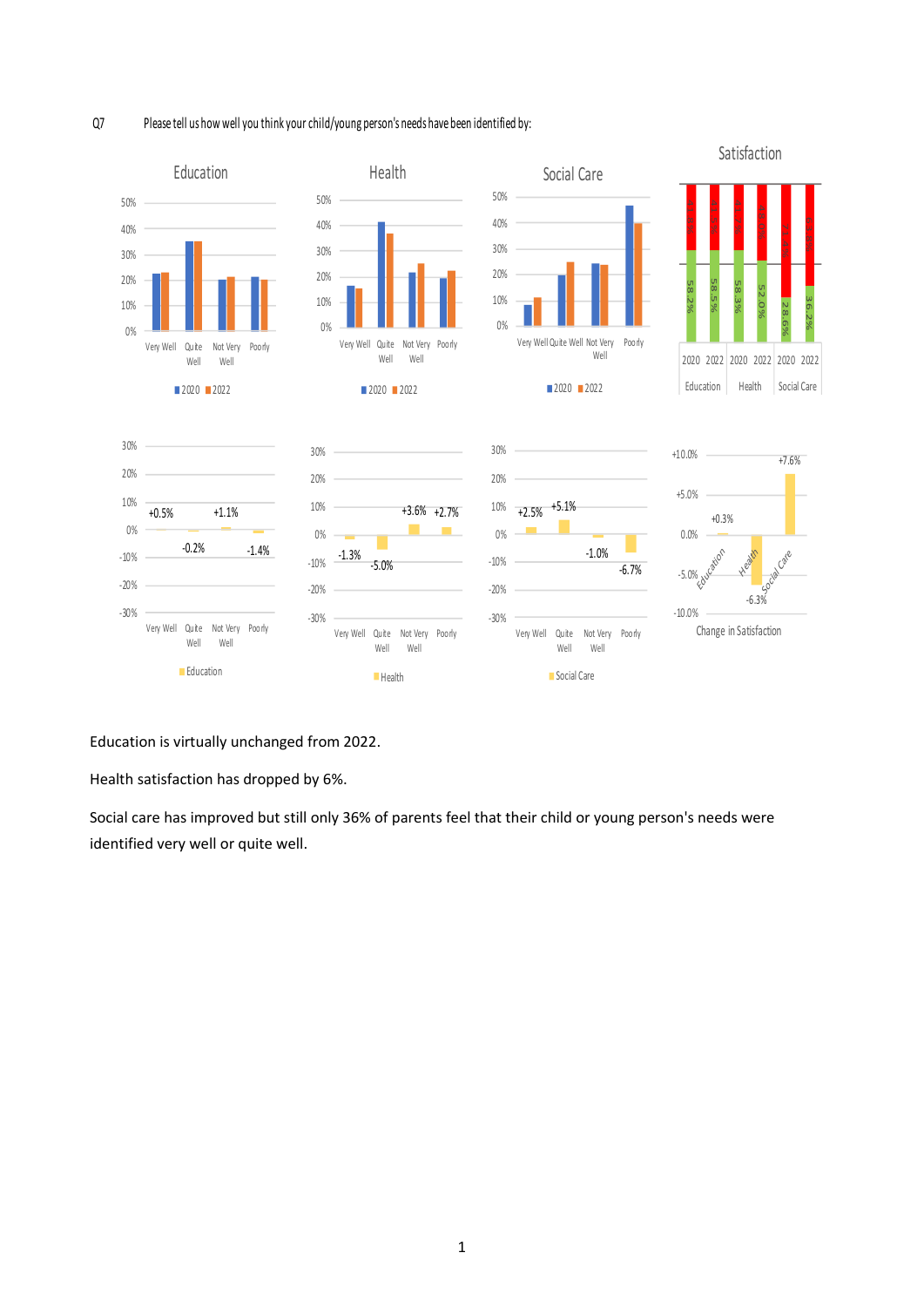

#### Q8 Please tell us how well your views were taken into account when your child/young person's needs were identified by:

This data shows little change from the previous SEND Survey. Health and Social care have dropped by 5% each.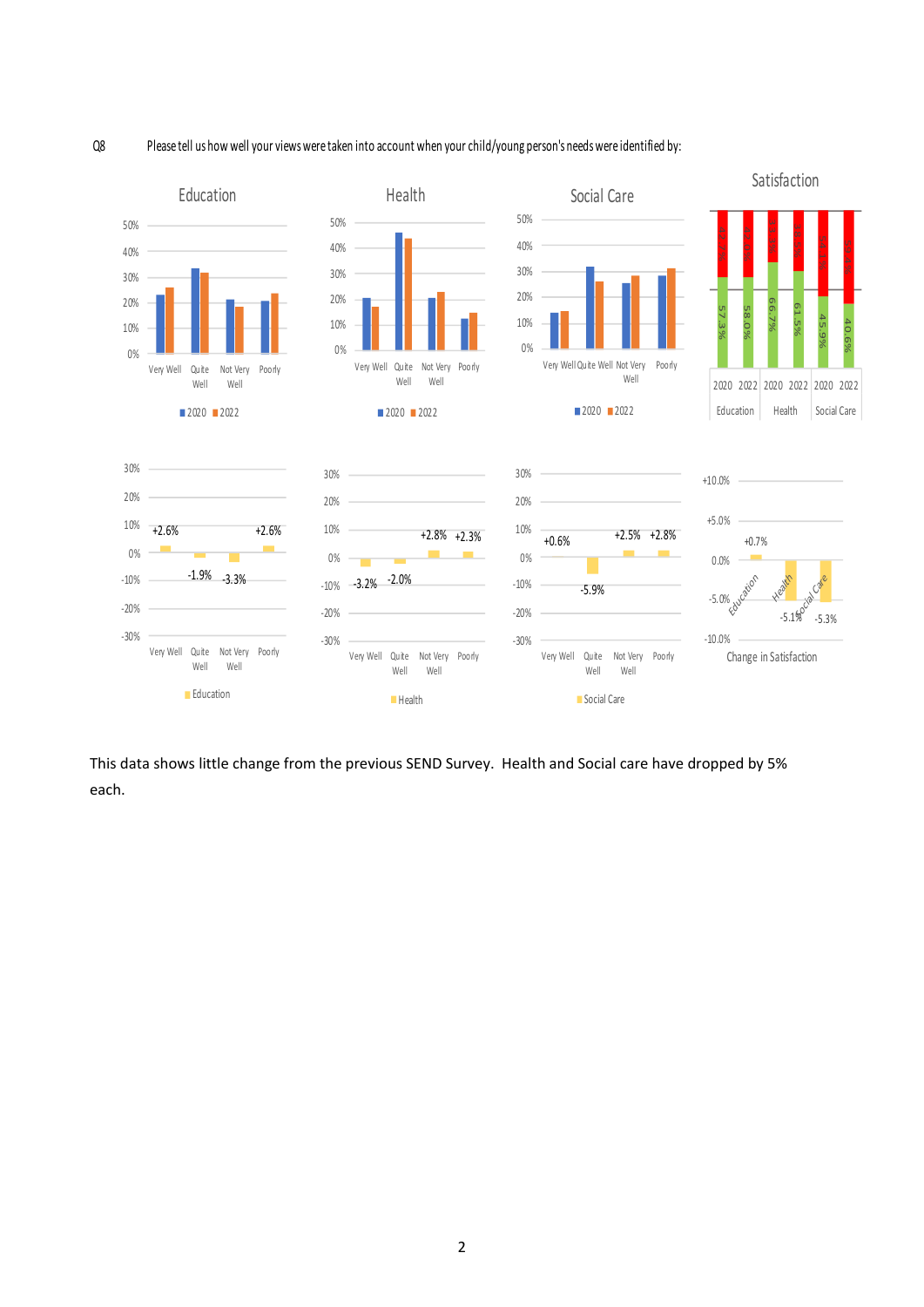

This is a very similar result for both surveys.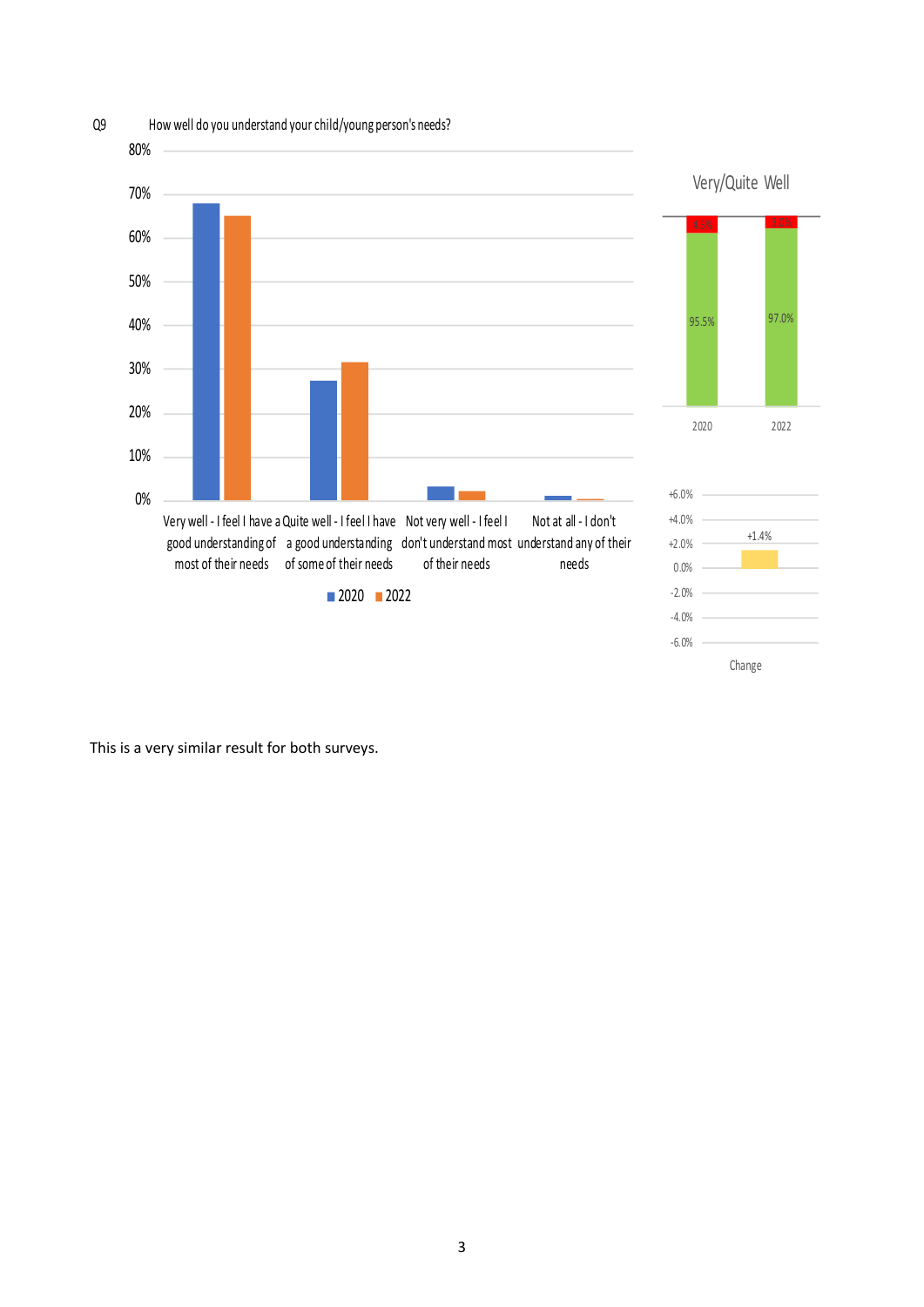#### Q10 Overall, how well do you think Health, Education and Social Care understand your child/young person's needs?



2020 and 2022 yielded very similar results here.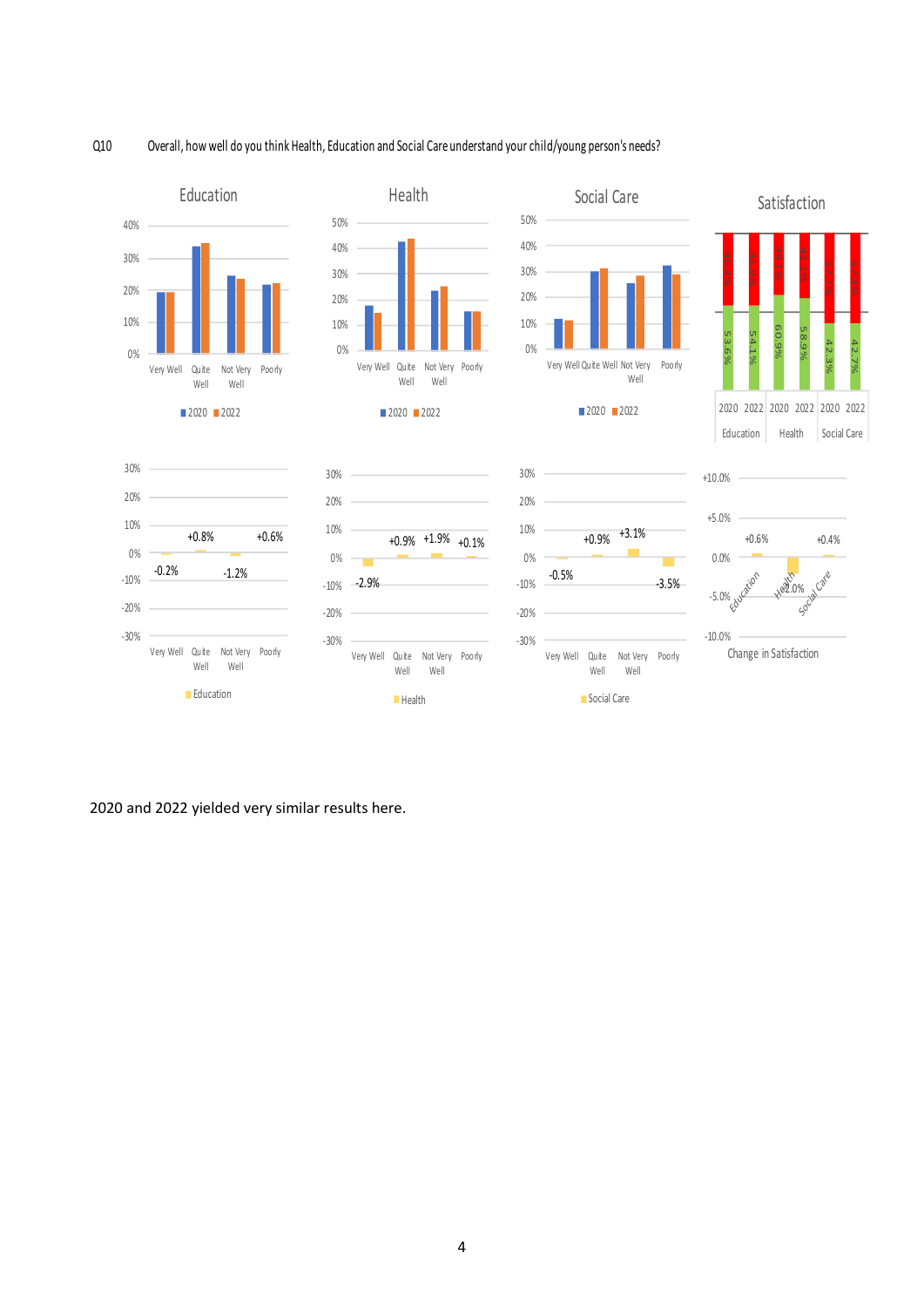

#### Q11 Wellbeing: Due to Covid, do you feel that your child or young person needs additional support with their mental health/wellbeing?

This question was not asked in 2020.

Parents feel there is a clear need for services to support children and young people's wellbeing.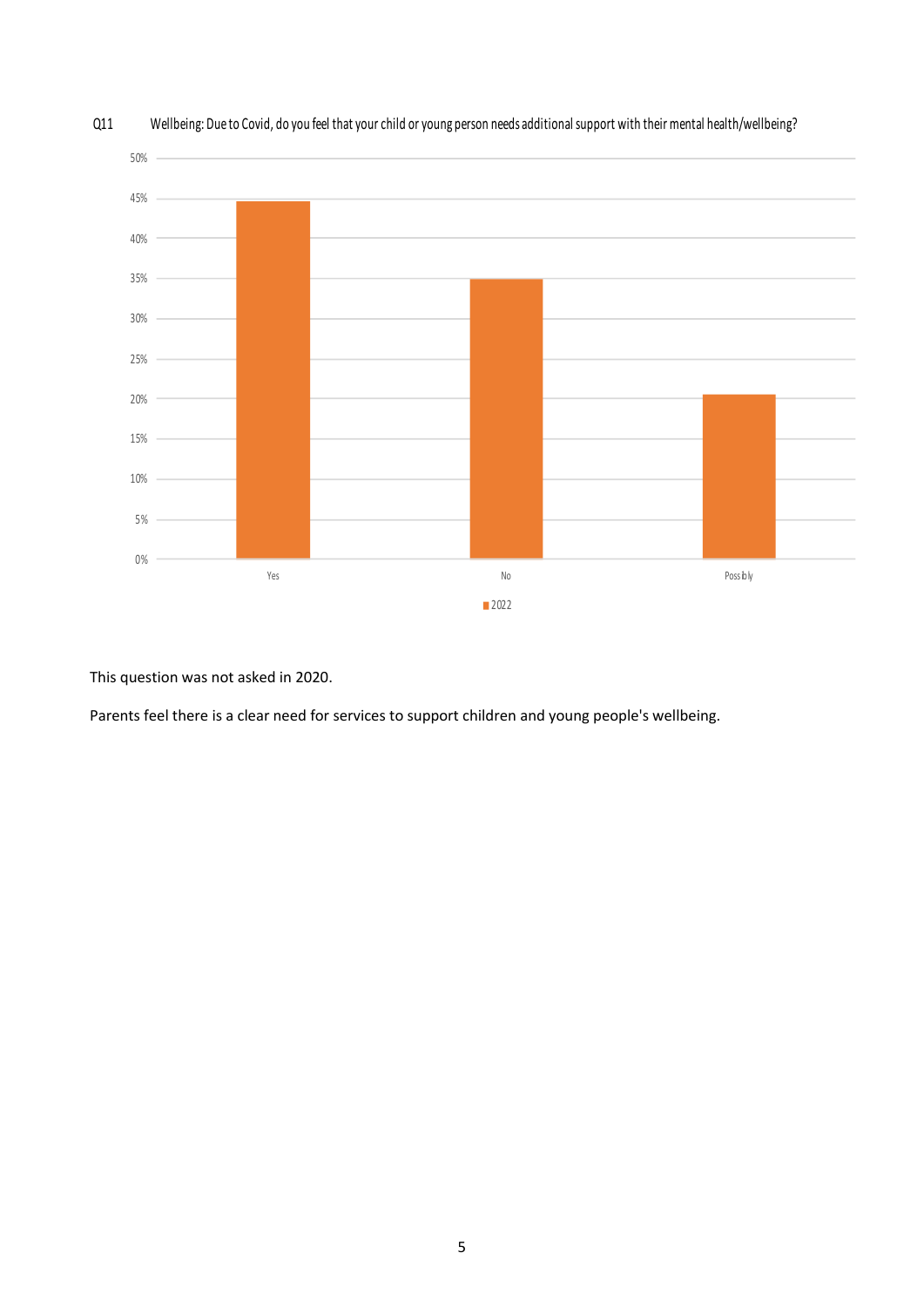Q12 Has your child or young person tried to access CHUMS or CAMHS and was then signposted to another service?(For example, if you were told that your child or young person did not meet the threshold criteria to access CHUMS or CAMHS but you were signposted to contact anotherservice)



This question was not asked in 2020.

The comments from this question gave great insight into the difficulties families were facing while trying to access CHUMS and CAMHS.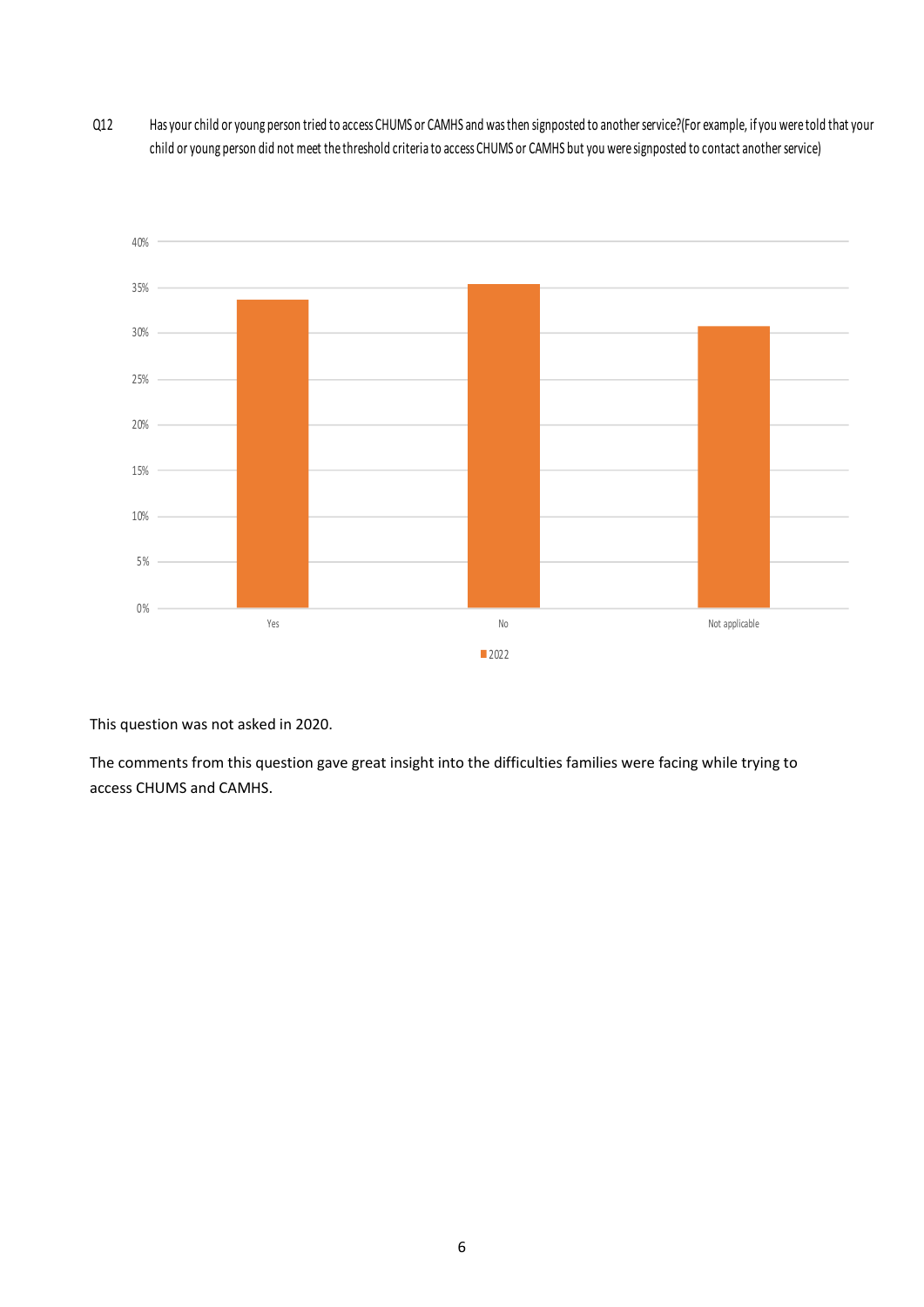#### Q13 How satisfied are you with the ongoing monitoring and assessment of your child/young person's needs?



This is a similar result to 2020.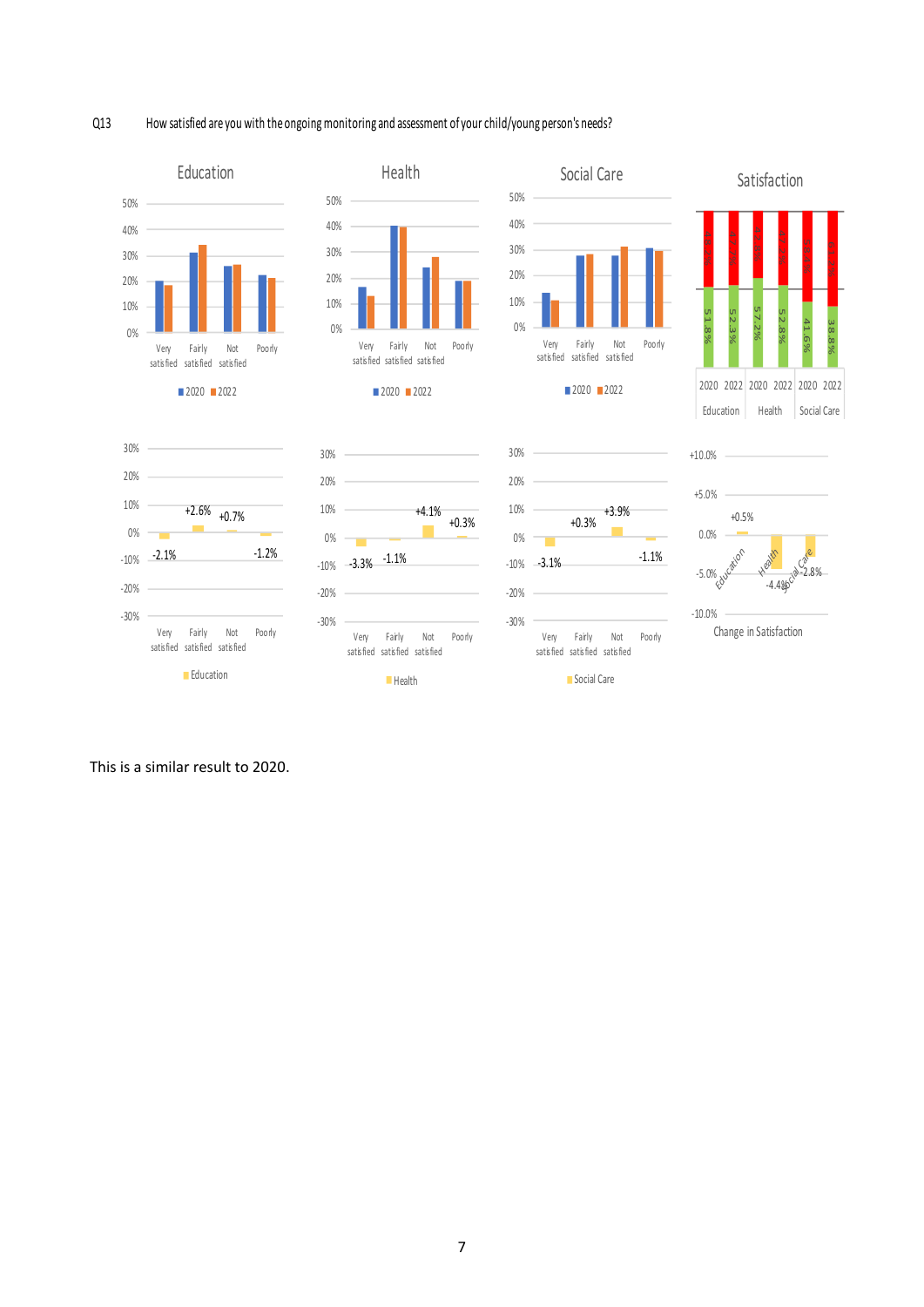#### Q14 How well do you think your child/young person's needs are met by the following service areas?



Once again, health and social care have slightly worse results in 2022, dropping by 6% and 5% respectively.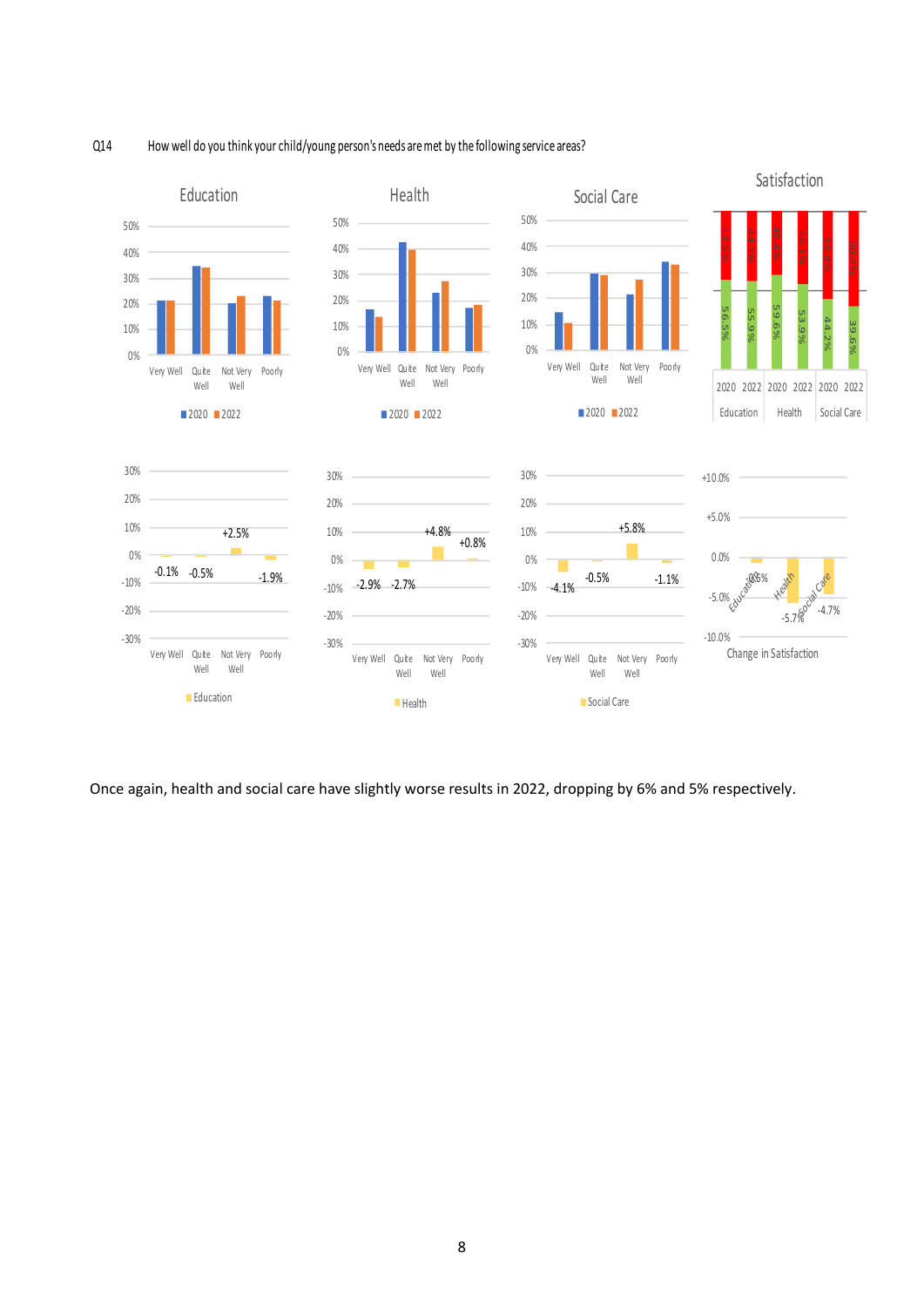



Social care still has positive satisfaction in 2022 but this has declined significantly from 2020, dropping by 9%.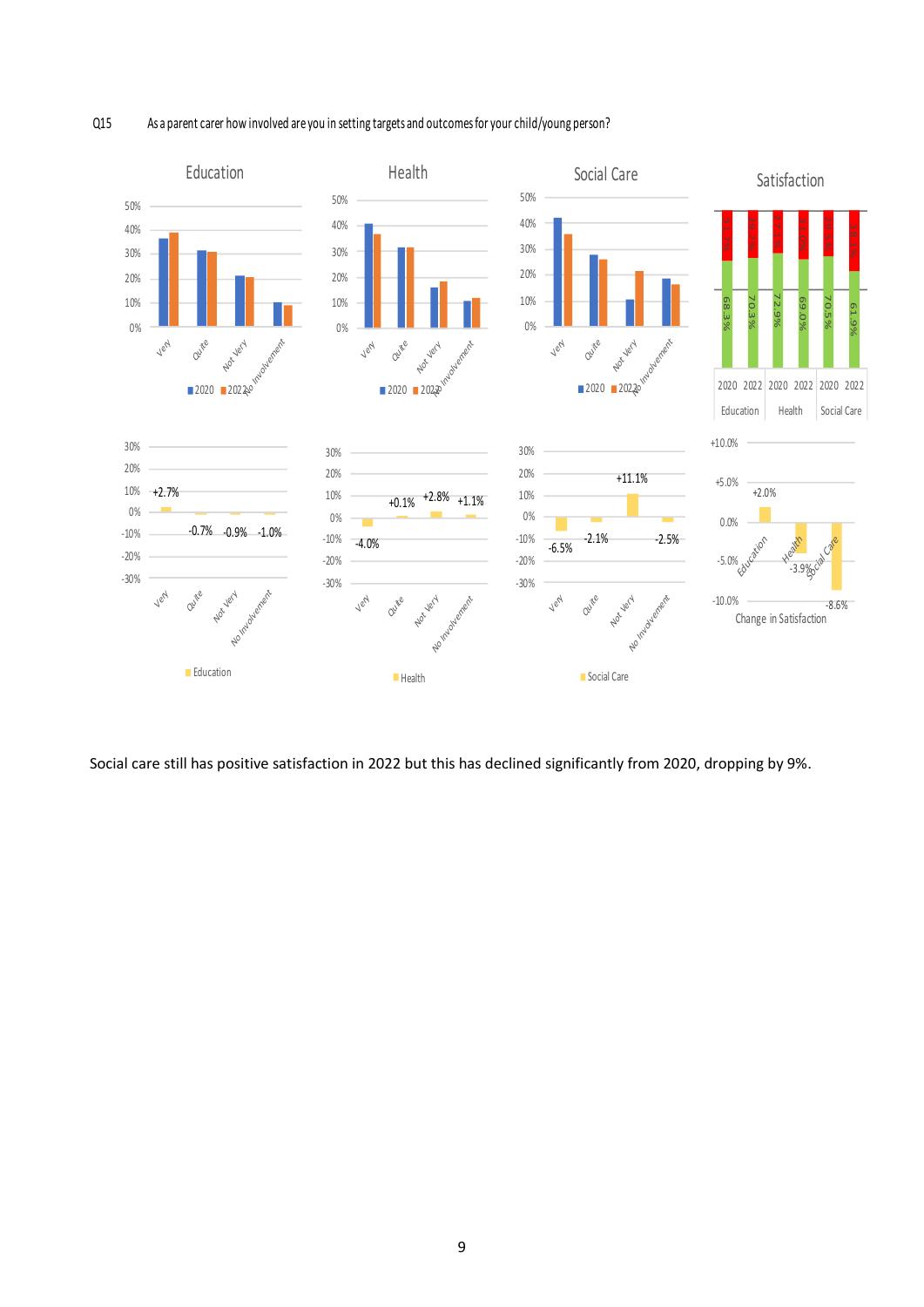

Q16 How well do you think services and professionals work together to support your child/young person?

Satisfaction

This is broadly the same in 2022 and 2020 with only a small drop.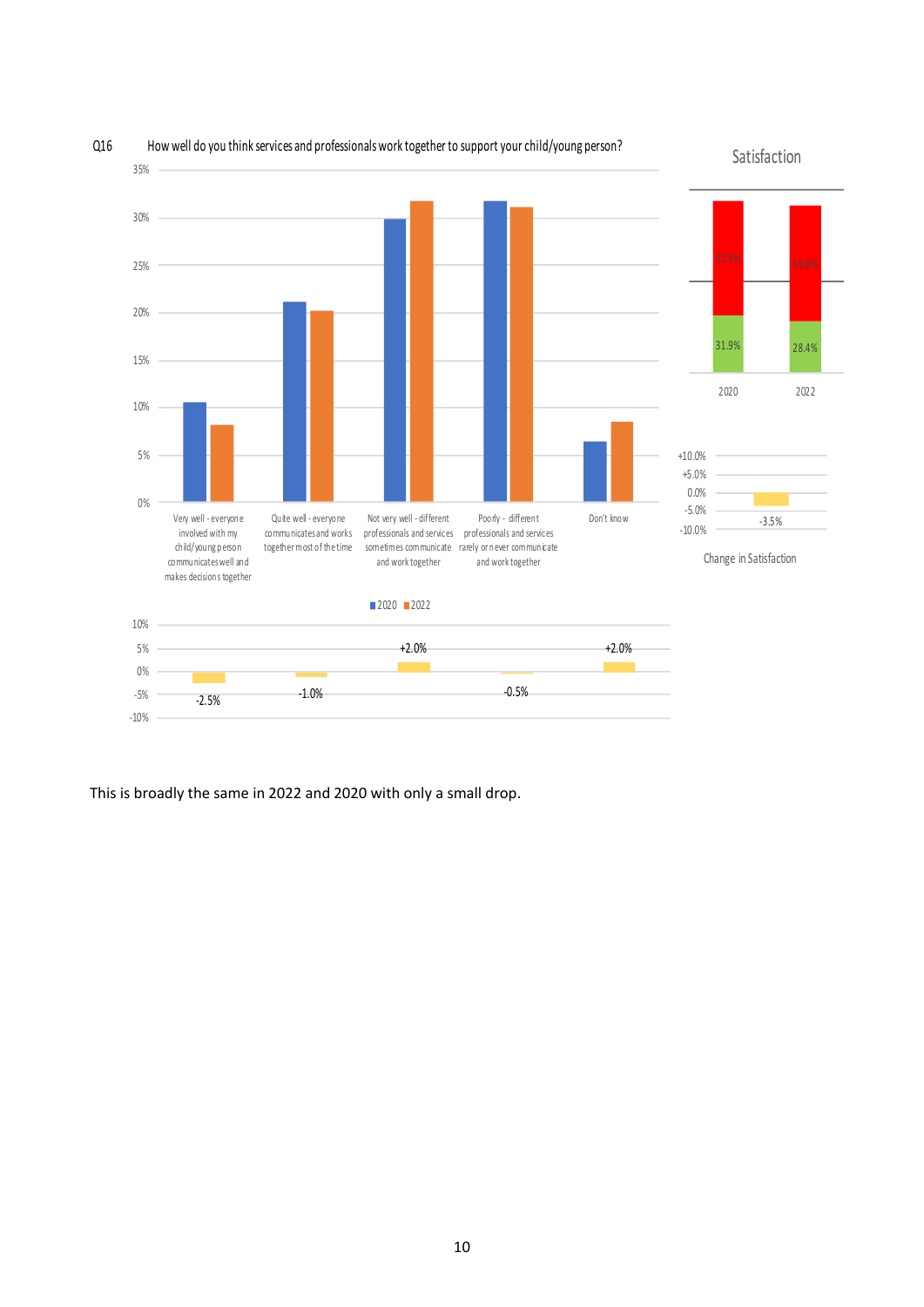

#### Q17 page 1 Overall how well do the services your child/young person uses help them to reach their potential?

Satisfaction with community activities has improved a little but is still only 40%.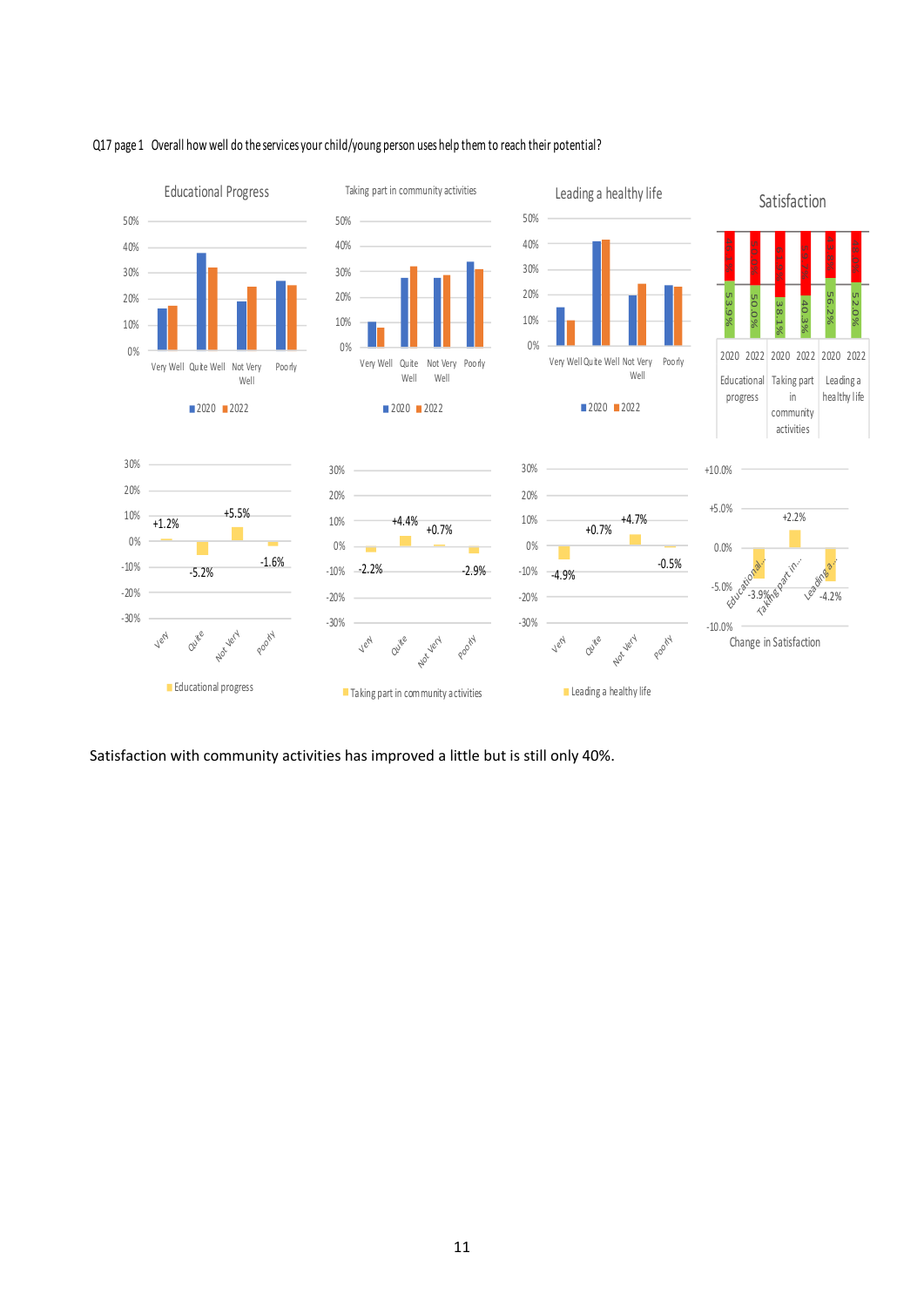







-2.0% -7.7% -0.3% -30% -20% -10% 0% 10% Very Ouite Not Ver Poorly Getting ready for adulthood

20% 30%

+10.0%



Satisfaction with getting ready for adulthood has dropped by 10%.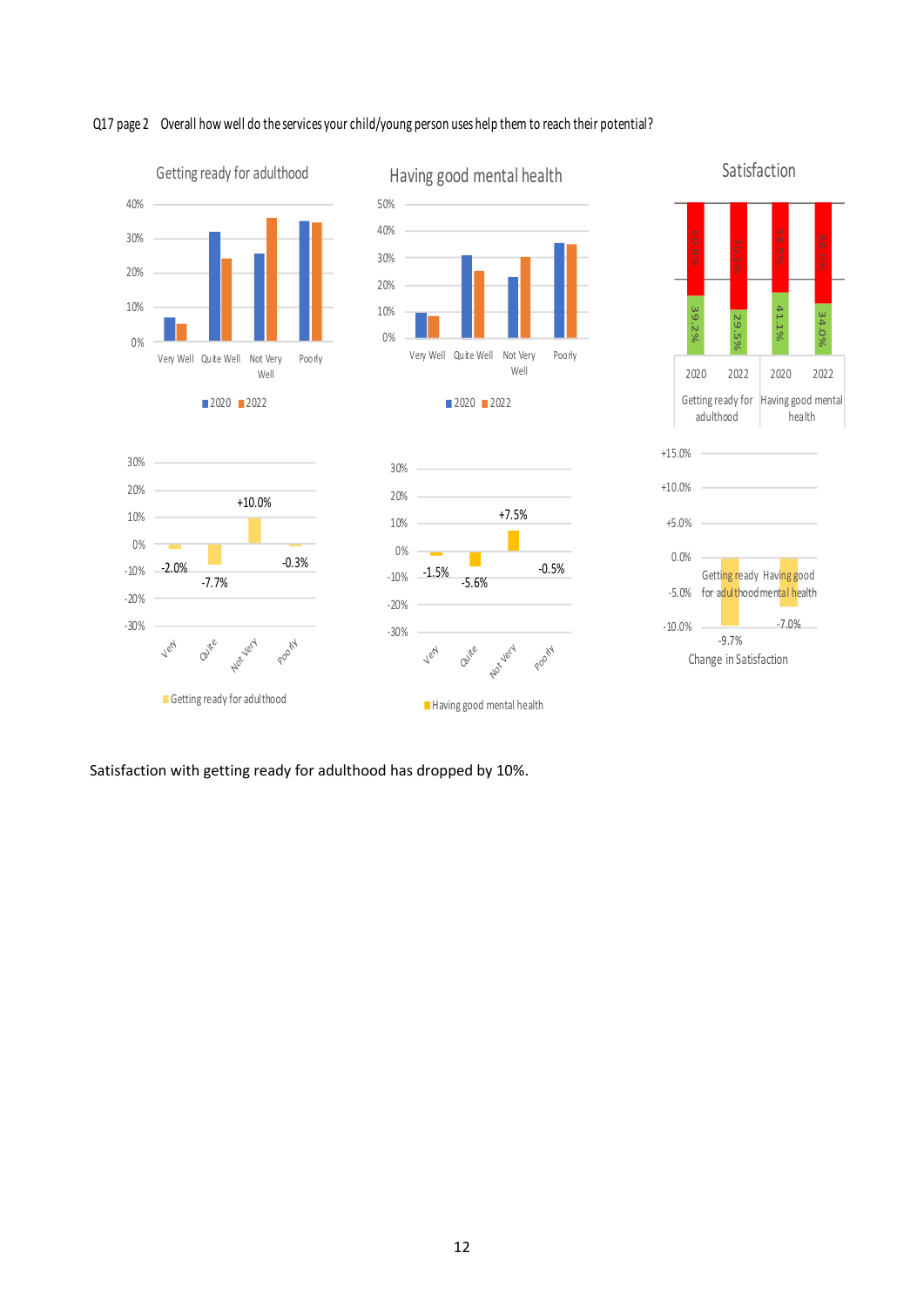

Q18 How easy do you find it to get information about what services are available and what they do?

This does not show much change from 2020. The proportion of parents finding this aspect "very difficult" has reduced a little.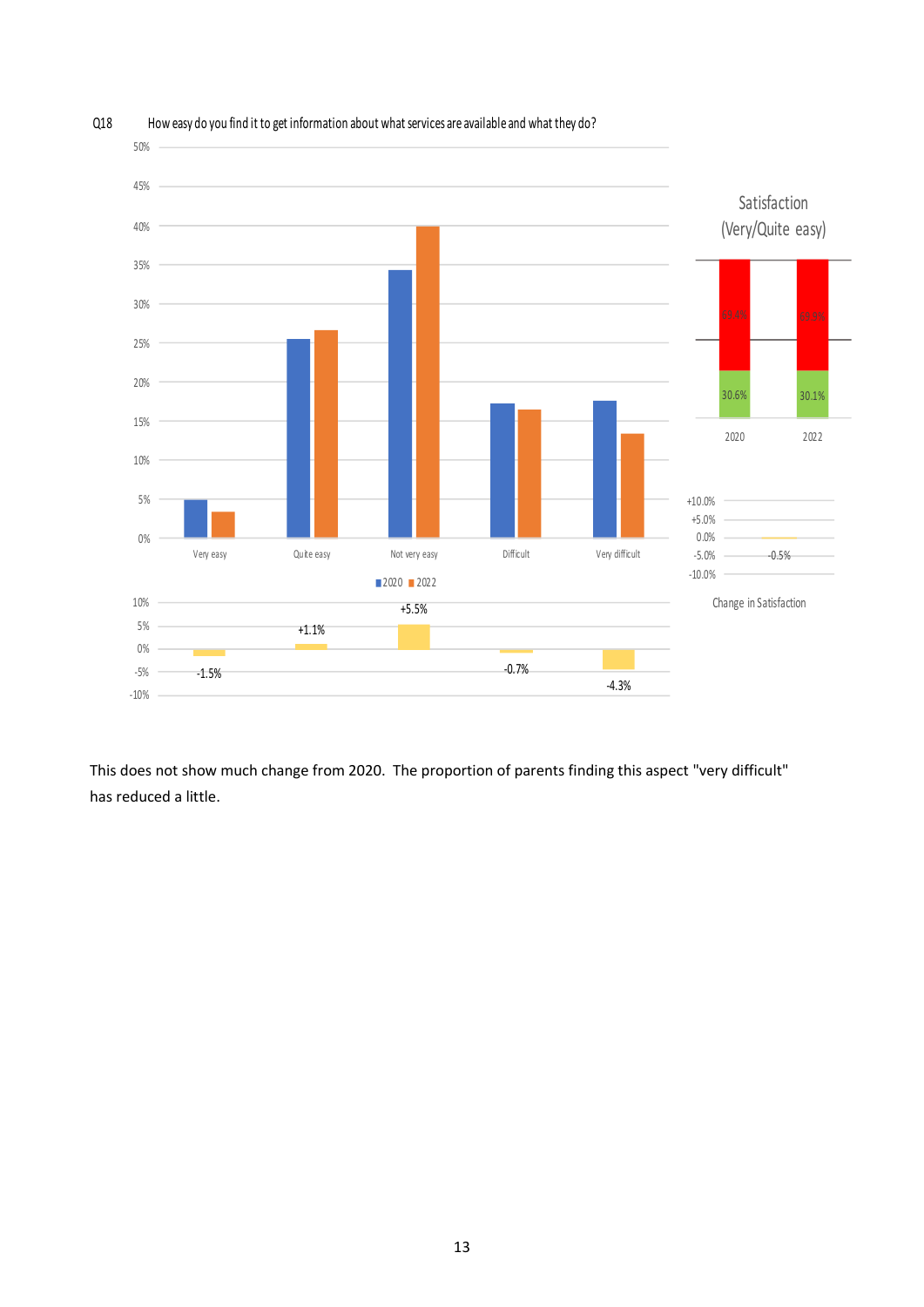#### Q19 How would you rate the SEND provision provided locally?



The satisfaction levels overall are still below 50% here and have dropped by 5% for both Health and Social Care.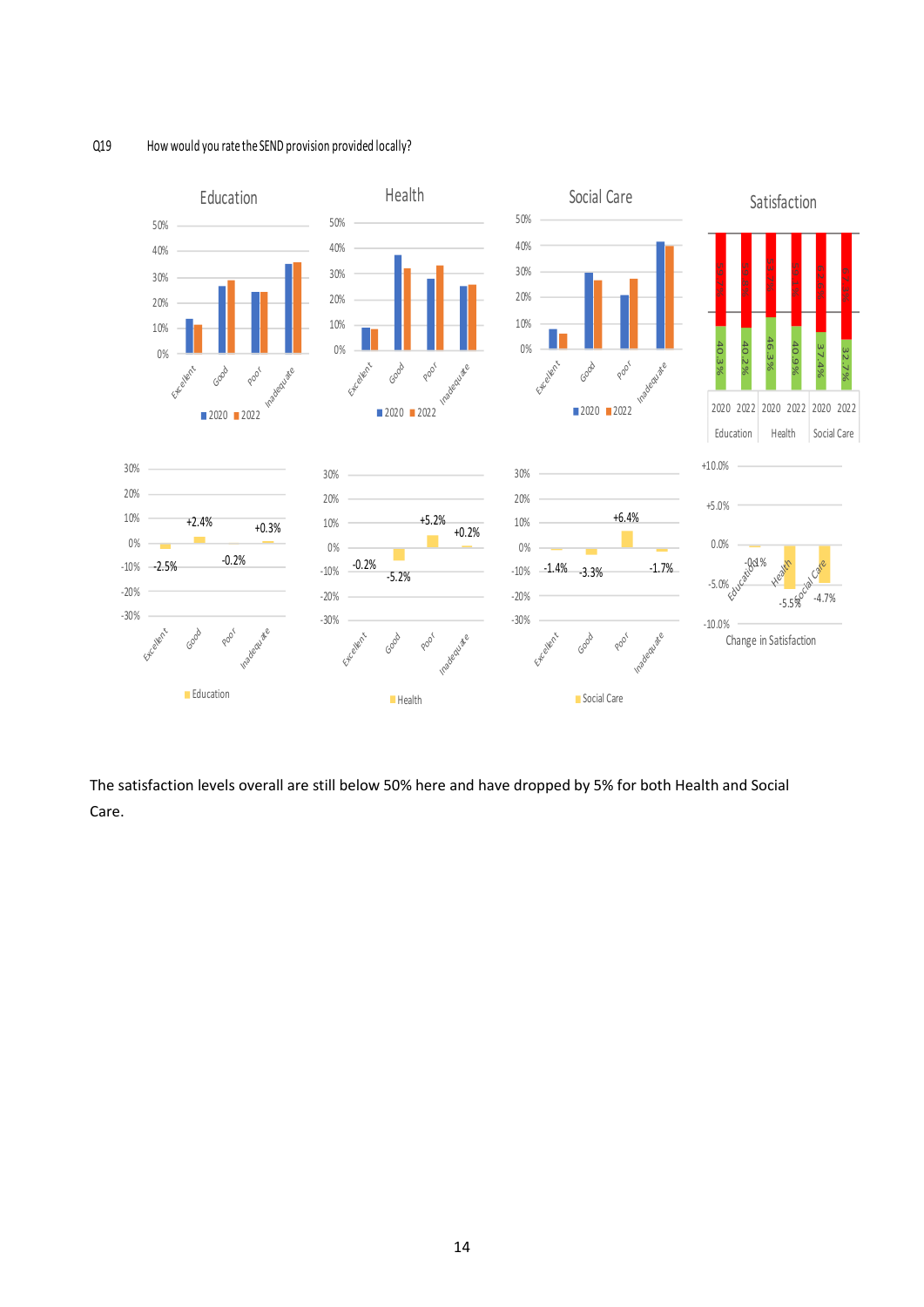



This clearly demonstrates that parents feel there is a need to increase leisure activities for children and young people with SEND in Central Bedfordshire.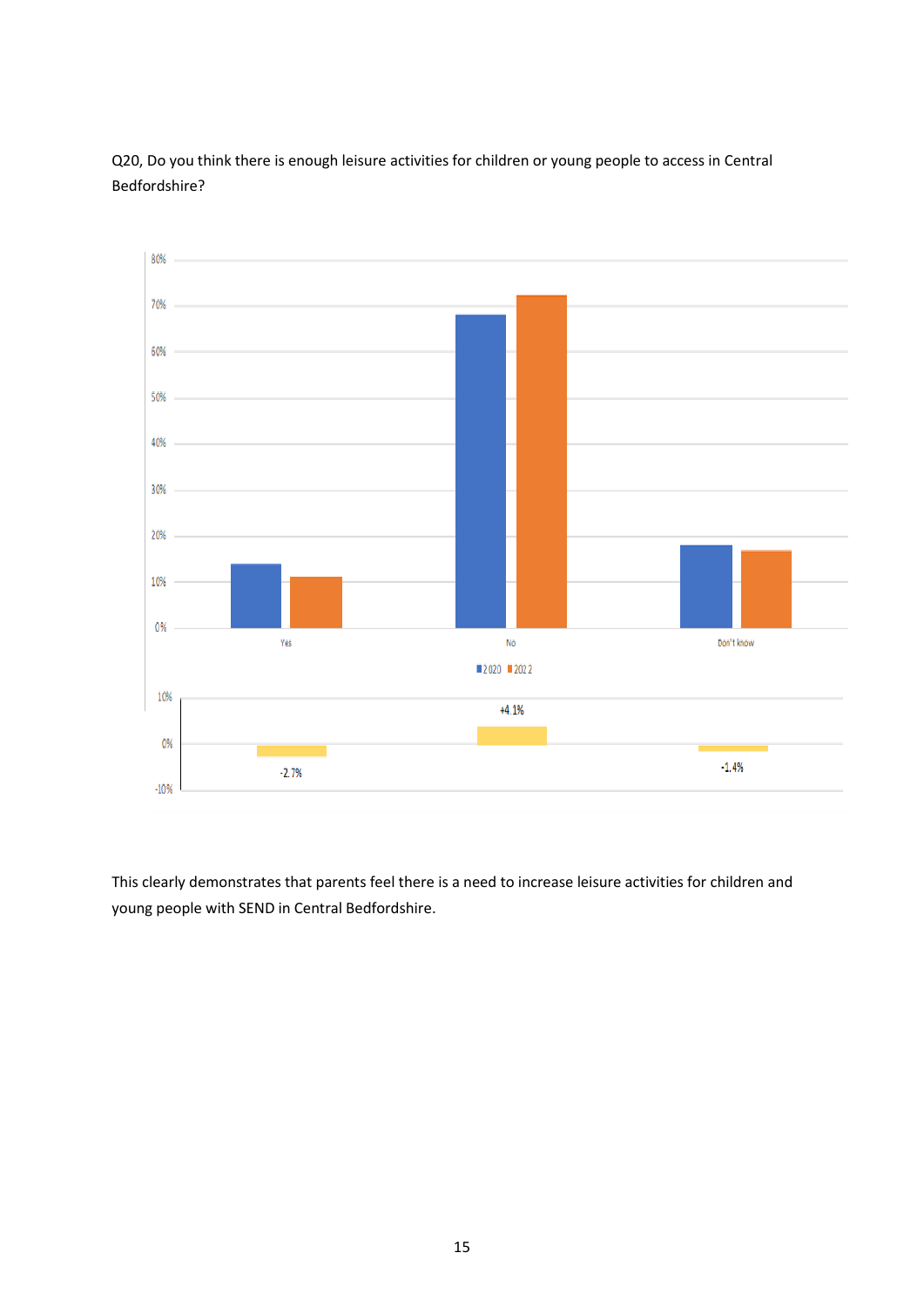

Q21, Have you heard of the new 0-25 Central Bedfordshire Special Educational Needs and Disability Local Offer?

While Local Offer awareness has improved, 55% of parents were still not aware of it.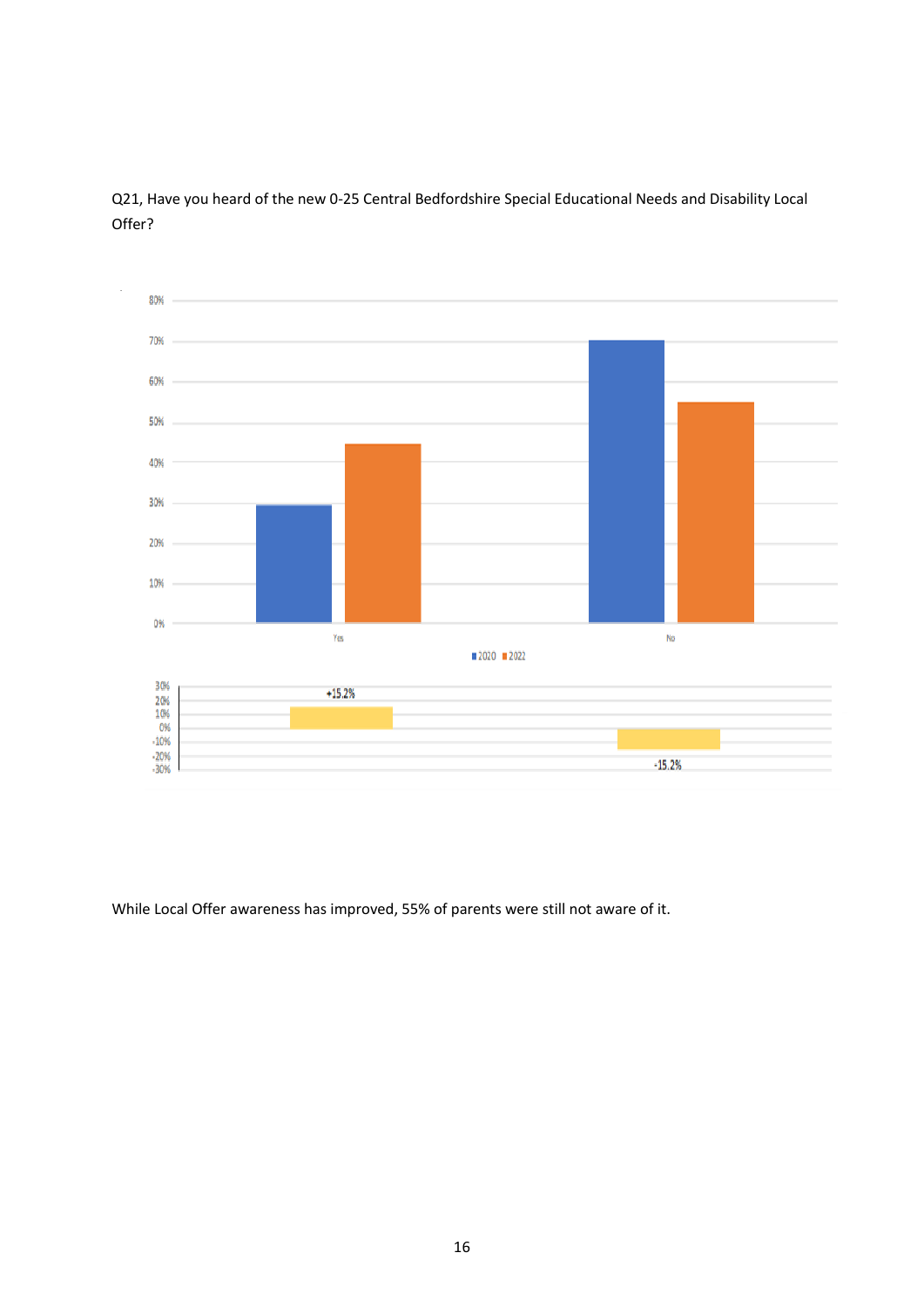

#### Q22 If you have used the new Central Bedfordshire SEND Local Offer, how easily did you find what you were looking for?

Only half of those surveyed responded to this question, which is appropriate given that 55% were not aware of the Local Offer in the previous question.

In overall numbers, 213 answered this in 2020 and 258 answered in 2022.

People are finding the new Local Offer easier to use but still 42% couldn't find what they needed.

For the Satisfaction chart here, Green represents "very easily and quickly" plus "after a bit of a search".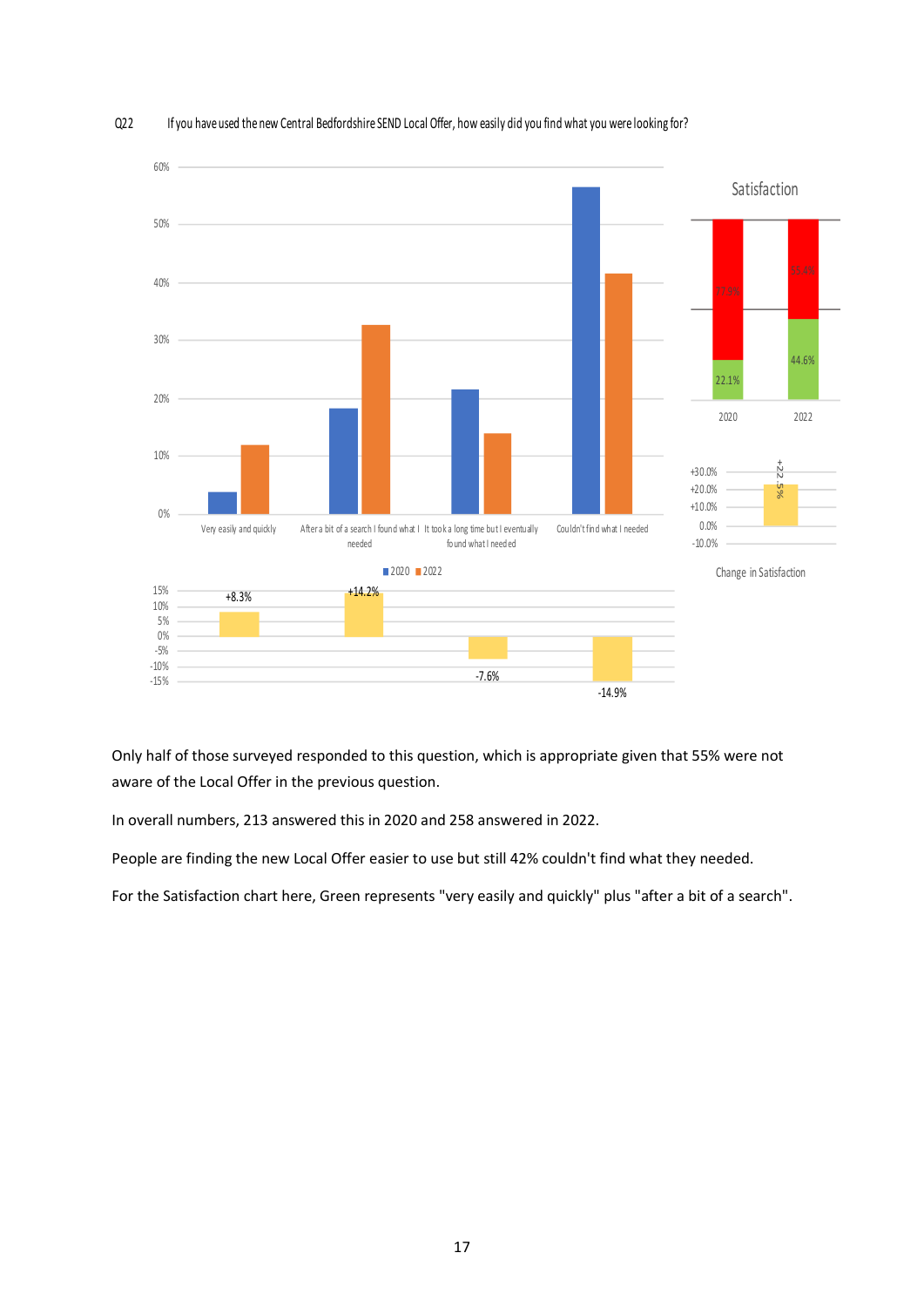

#### Q23 Do you feel your child/young person hasthe help they need to achieve their best possible outcomes?

This is a slight decrease compared to 2022.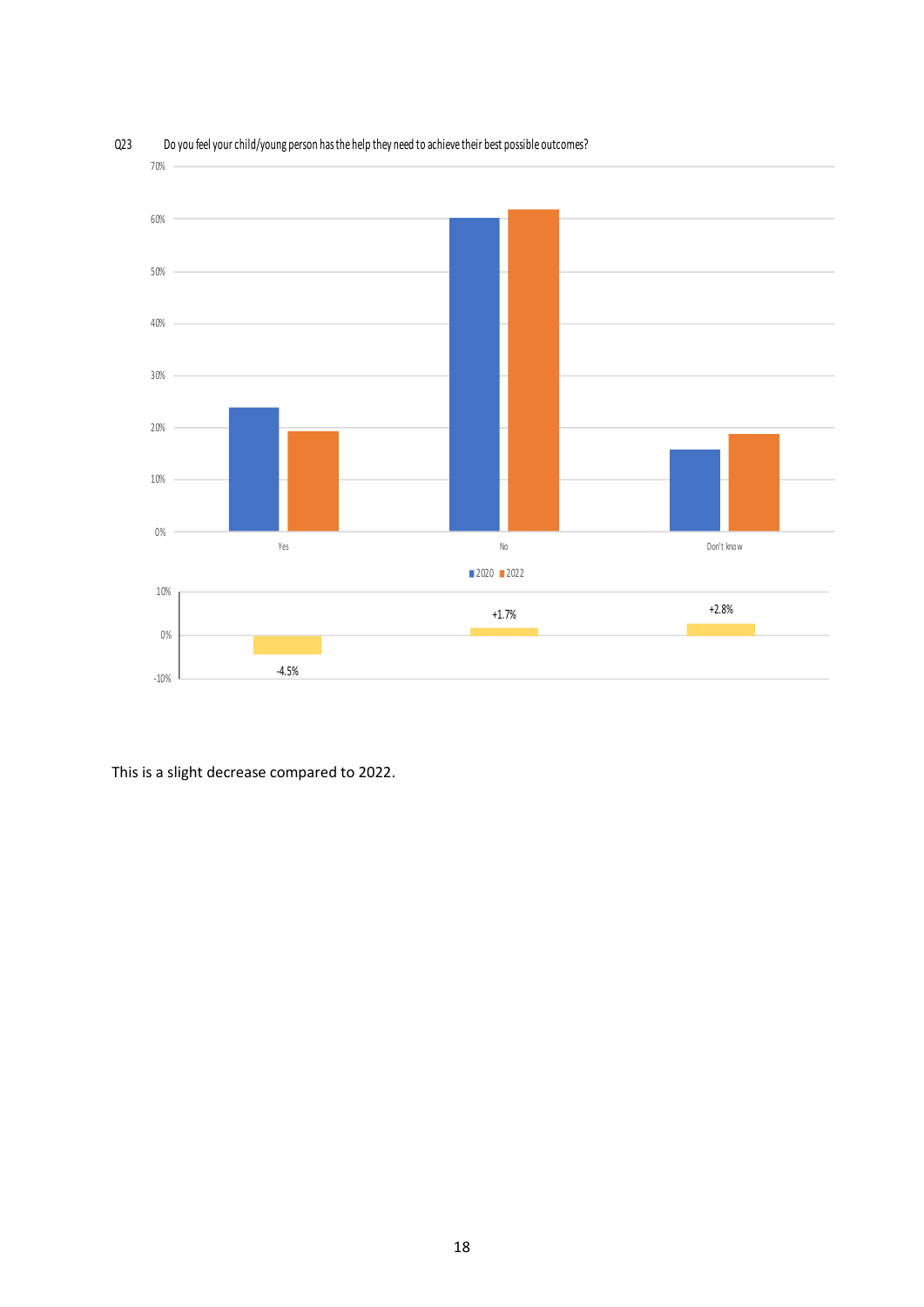

Q24 Is your child/young person's education setting well resourced to meet their needs?

This is a slight decrease compared to 2022.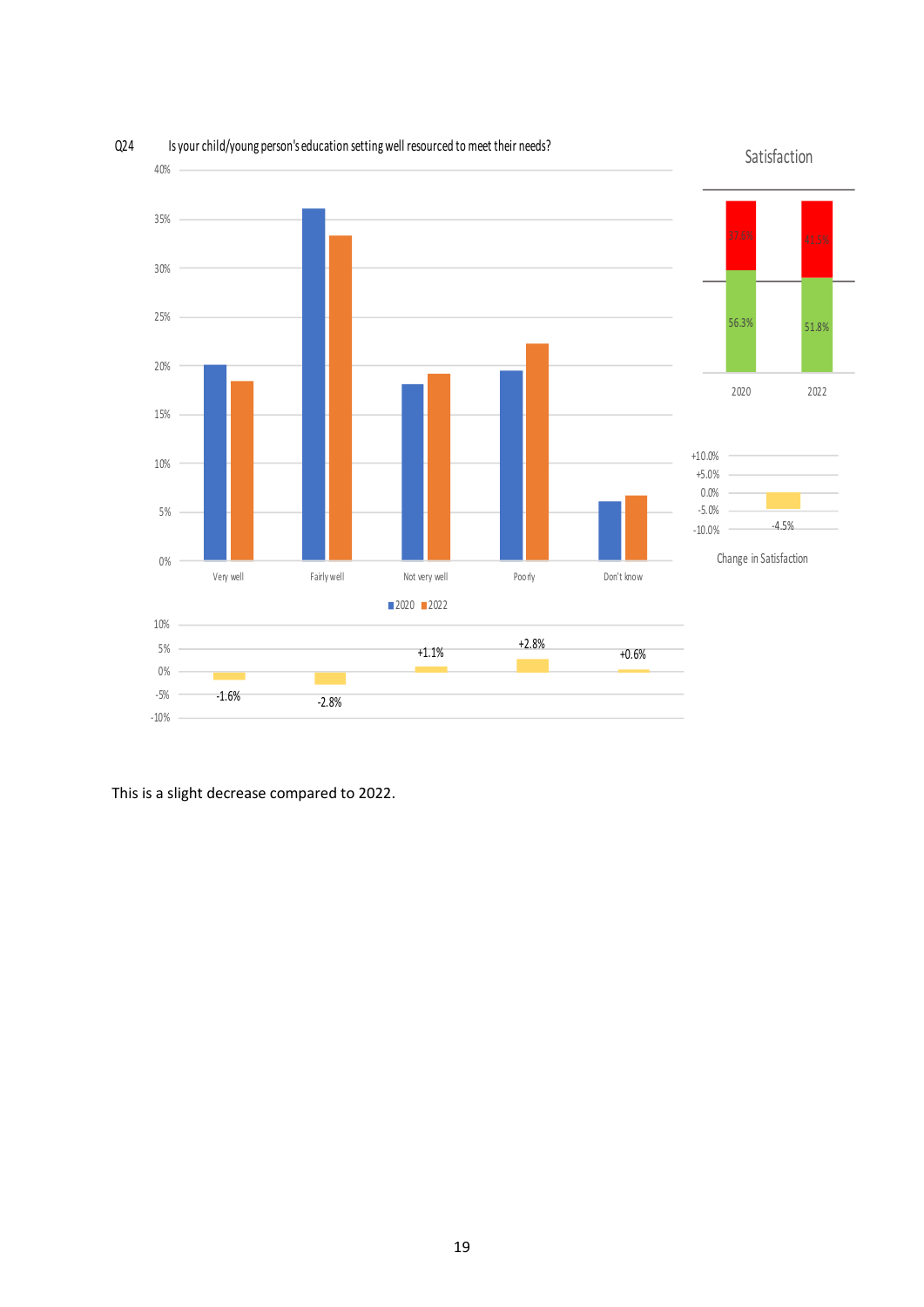#### Q25 If your child or young person hastransitioned to <sup>a</sup> new educational setting, how would you describe the experience for your child or young person?



This question was not asked in 2020.

This question was answered by 319 parent carers.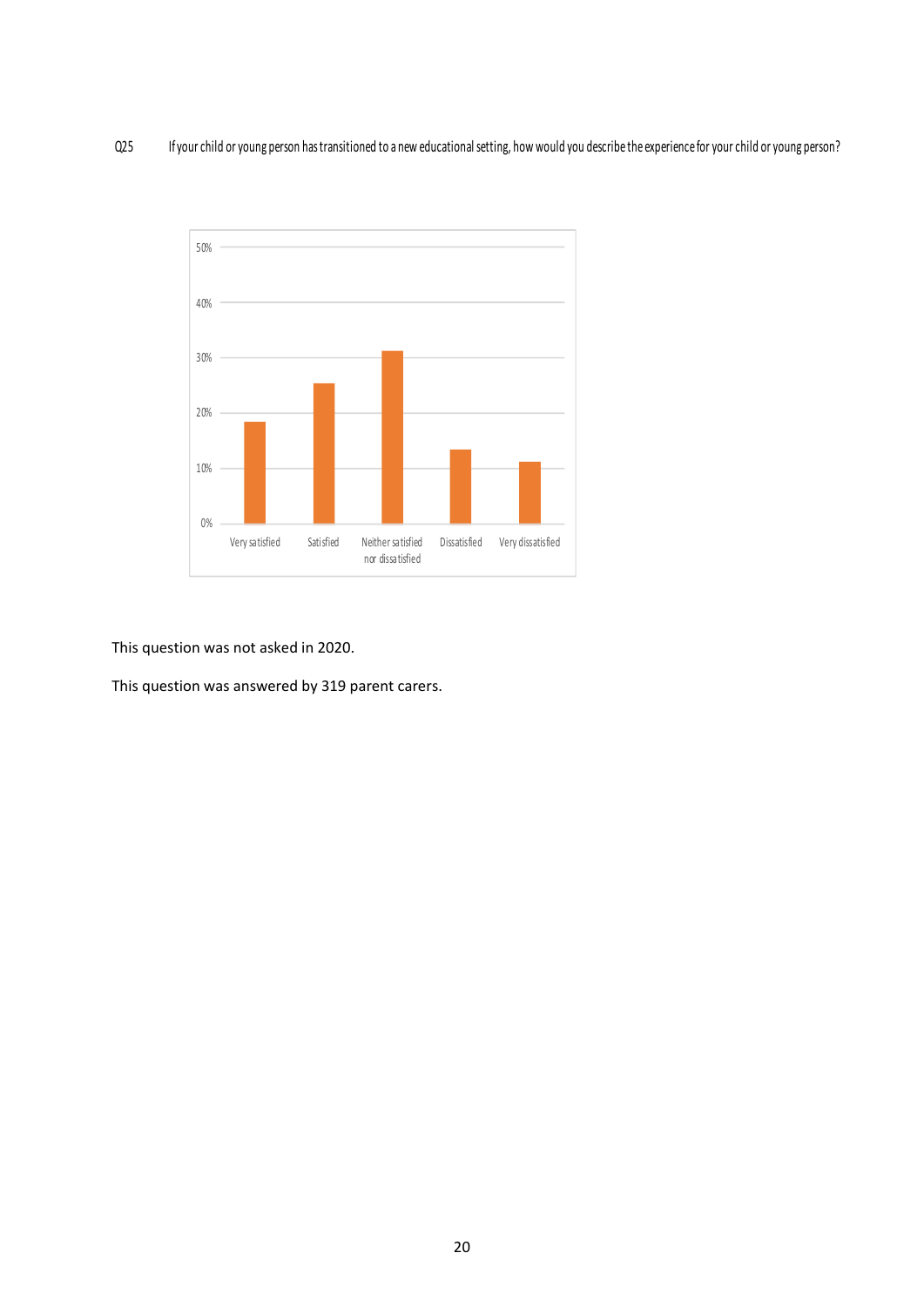Q26 Overall, if your young person hasturned 18 years of age and hastransitioned into Adult Services, how well did the services work together to support your young person'<sup>s</sup> needs?



This question was not asked in 2020.

This question was answered by 34 parent carers.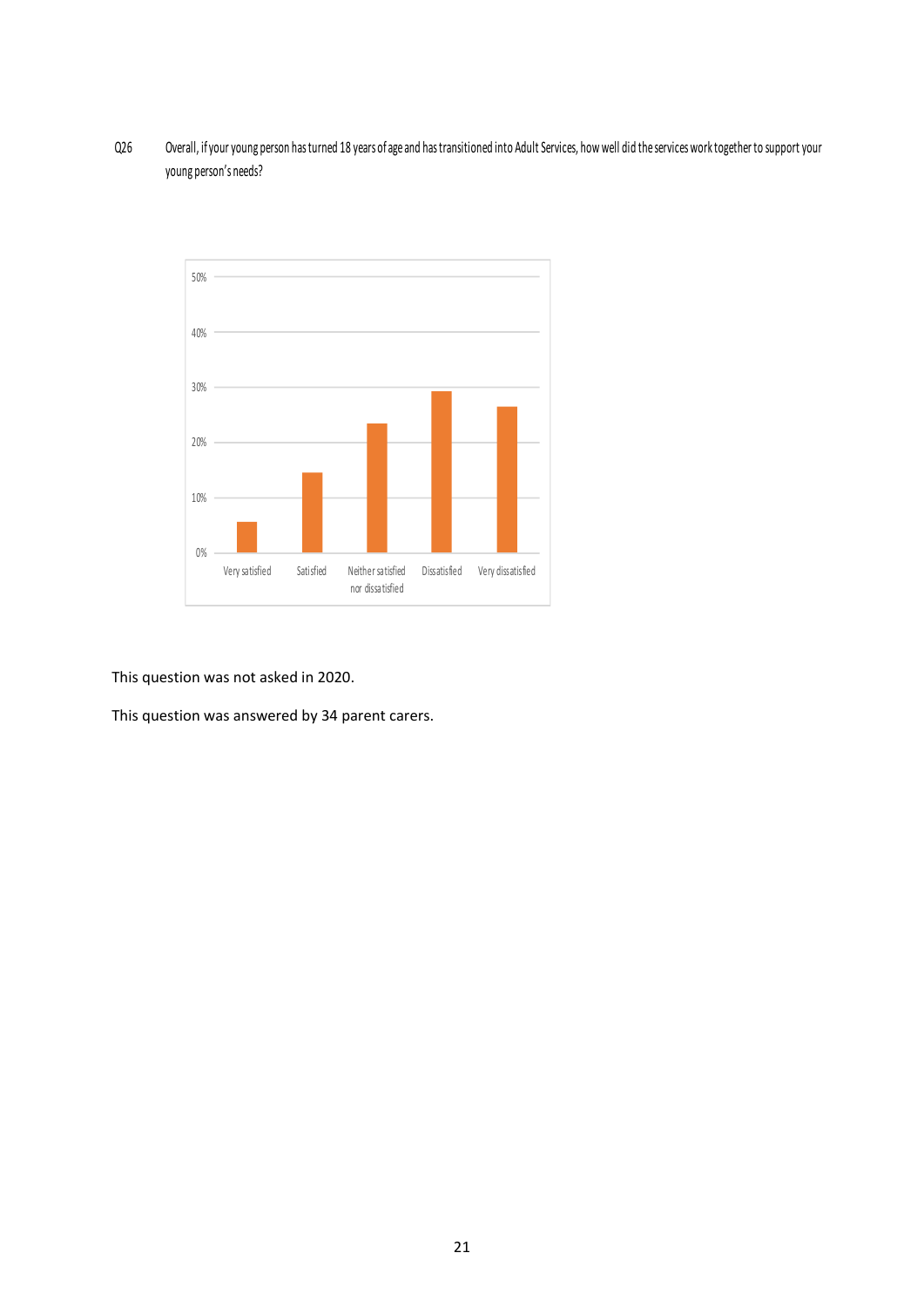

Q27 How would you describe your overall experience of the EHCP Process?

Overall, this shows the same level of satisfaction as last year.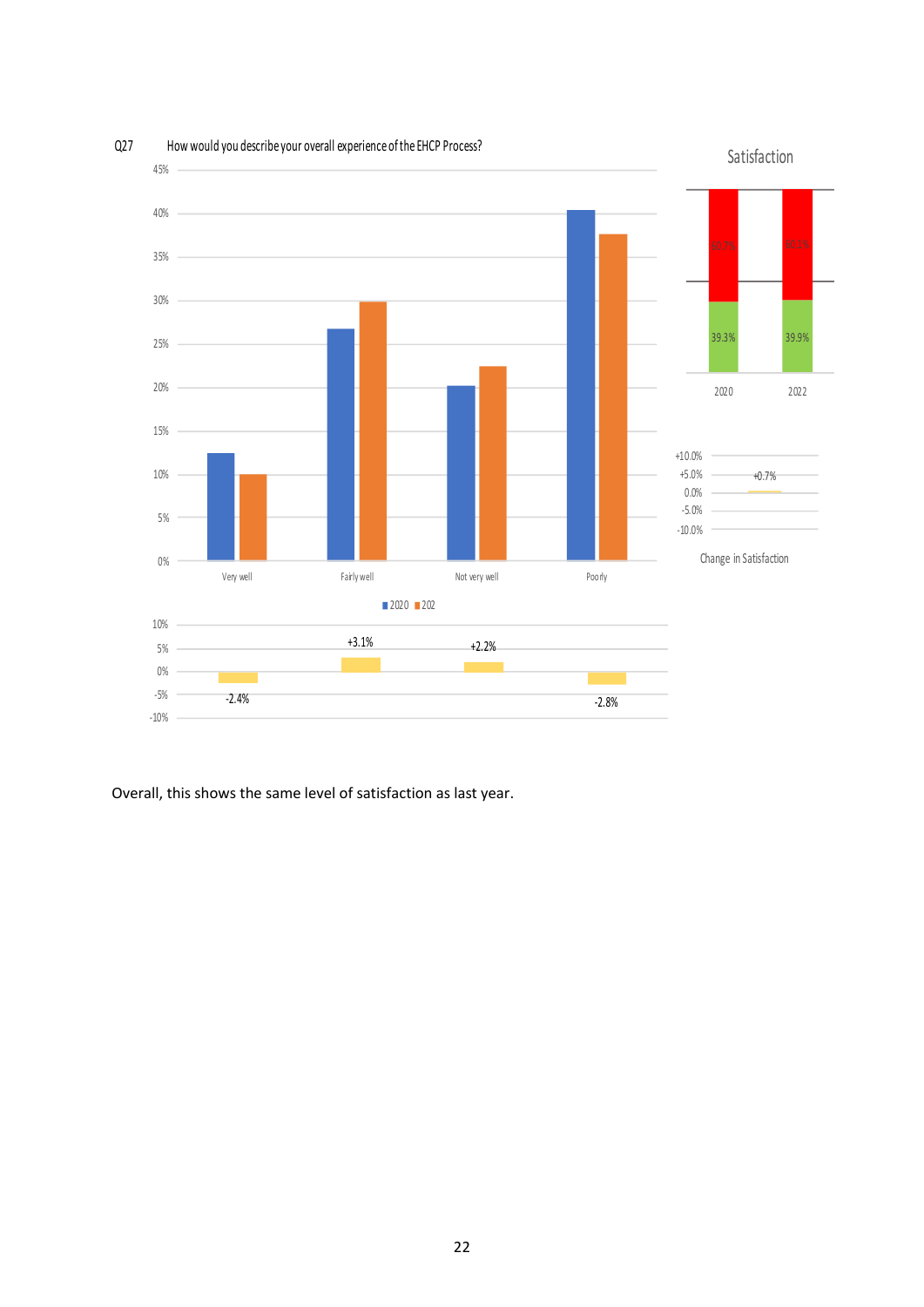

#### Q28 How well have the Central Bedfordshire Council EHCP Team communicated with you and kept you up to date with your Child's/Young Person's EHCP?

Satisfaction with communication has improved by 6% but is still below 50%.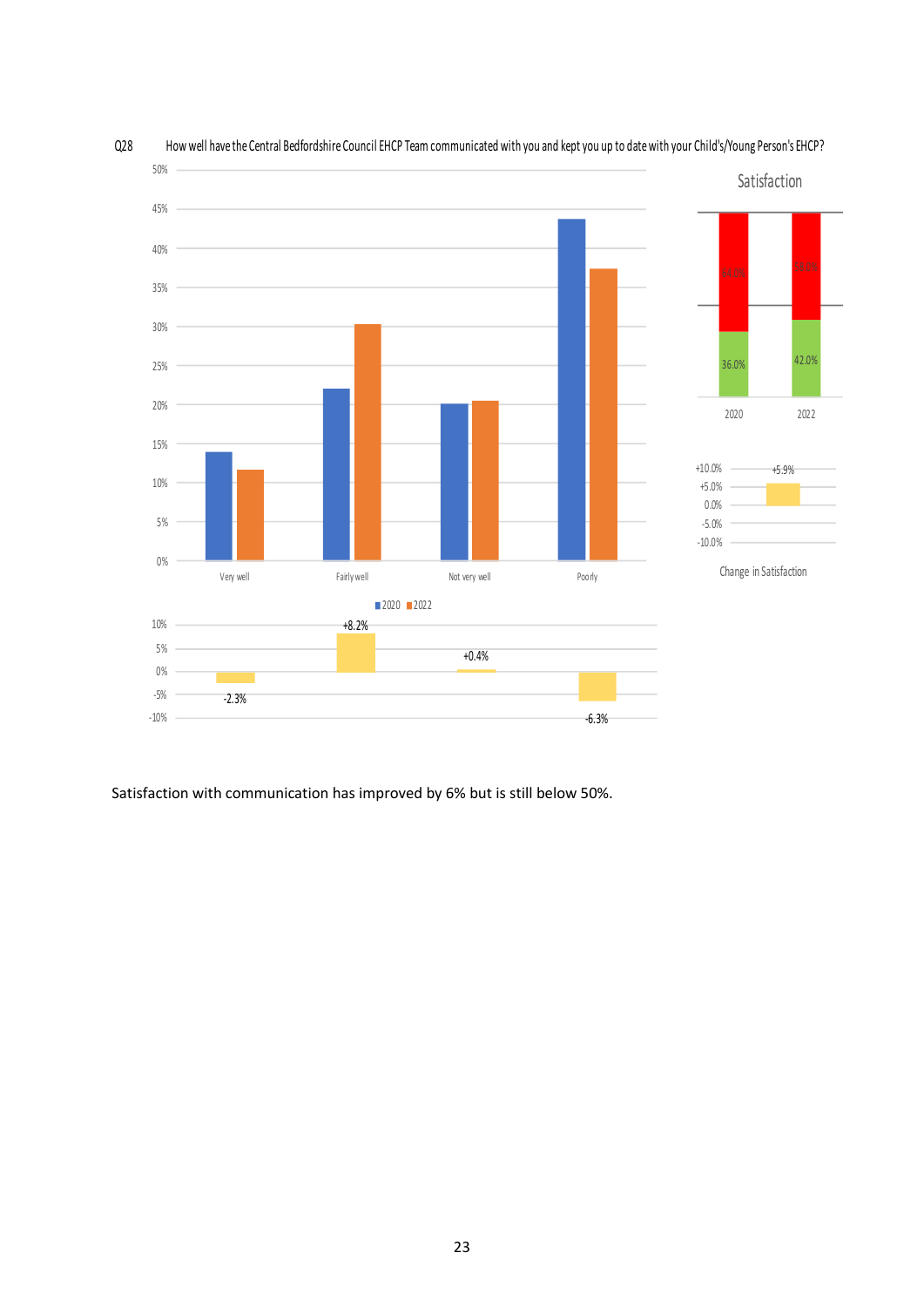

Q29 To what extent have you felt listened to by the Central Bedfordshire Council EHCP Team

Although the overall satisfaction level remains the same, in 2022 5% less parents felt "very well" listened to.